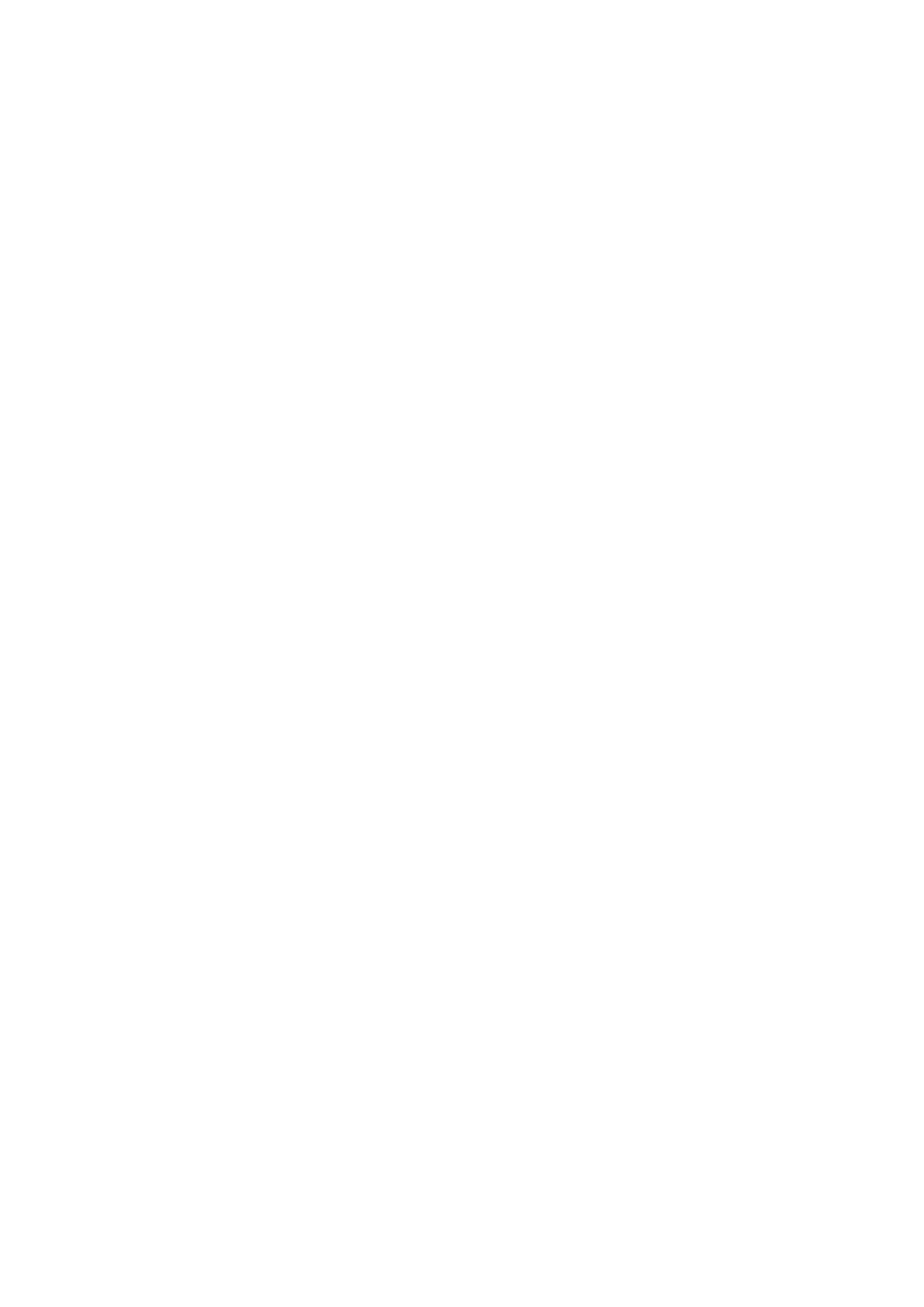### **Introduction**

A globally competitive European Research Area (ERA) is a necessity for the advancement of science and for a knowledge-based society in Europe. Building such an ERA requires complementary actions of national and European research organisations, national governments, the European Commission (EC) and the private sector. The European Heads of Research Councils (EUROHORCs), the European Science Foundation (ESF) and their Member Organisations commit to playing a key role in shaping this ERA.

### Visions

A globally competitive European Research Area (ERA) of excellence, to facilitate the advancement of science and help create a knowledge-based society in Europe, requires:

- 1. An effective European research policy, capitalising on cultural, geographic and scientific diversity;
- 2. A stimulating education system;
- 3. A single European labour market for researchers;
- 4. Adequate funding for top-quality, curiosity-driven research;
- 5. Transnational funding, benchmarking of quality and shared scientific priorities for strategic research and researcher-driven programmes;
- 6. Excellent research institutions;
- 7. World-class research infrastructures;
- 8. Open access to the output of publicly funded research and permanent access to primary quality-assured research data;
- 9. Effective and trusted bridges between science, society and the private sector;
- 10. Openness to the world.

The vision above, which outlines the bigger picture of the future ERA, includes issues which cannot be tackled with the same impact and effectiveness through actions by EUROHORCs and ESF, as they require leadership outside the membership or have to be dealt with at the political level. Others, such as the EC, the universities, the private sector, all have to play their role and take their responsibility. EUROHORCs and ESF and their Member Organisations will take their responsibility in contributing to the construction of the ERA and will initiate the following actions, involving others as appropriate:

### 1. Strengthen the relations between science, society and the private sector and intensify the dialogue between research organisations and political actors at the European level by:

- Promoting pairing schemes such as those initiated by the European Parliament for interaction of scientists with European parliamentarians;
- Coordinating ESF and EUROHORCs Member Organisations when briefing their national ministers before these meet in the Council of Ministers;
- Developing a forum for discussion of research objectives at the European level between EUROHORCs, ESF and the private sector;
- • Developing best practice in the relationship with societal players by exchange of information between practitioners in different countries and in different research domains;
- Developing participatory communication employing a variety of channels, including the web.

#### 2. Promote European research careers by:

- Developing a common vision on the research career structure for the ERA;
- Ensuring ongoing career development for the individual researcher, including international or inter-sectoral mobility;
- Creating attractive conditions for a research career;
- Creating equal opportunities for male and female researchers from all backgrounds:
- Ensuring that transferable skills are developed.

### 3. Develop scientific foresight and use its results as a basis for joint strategy development by:

• Continuation and further development of ESF Forward Looks into a high-quality instrument for research strategy.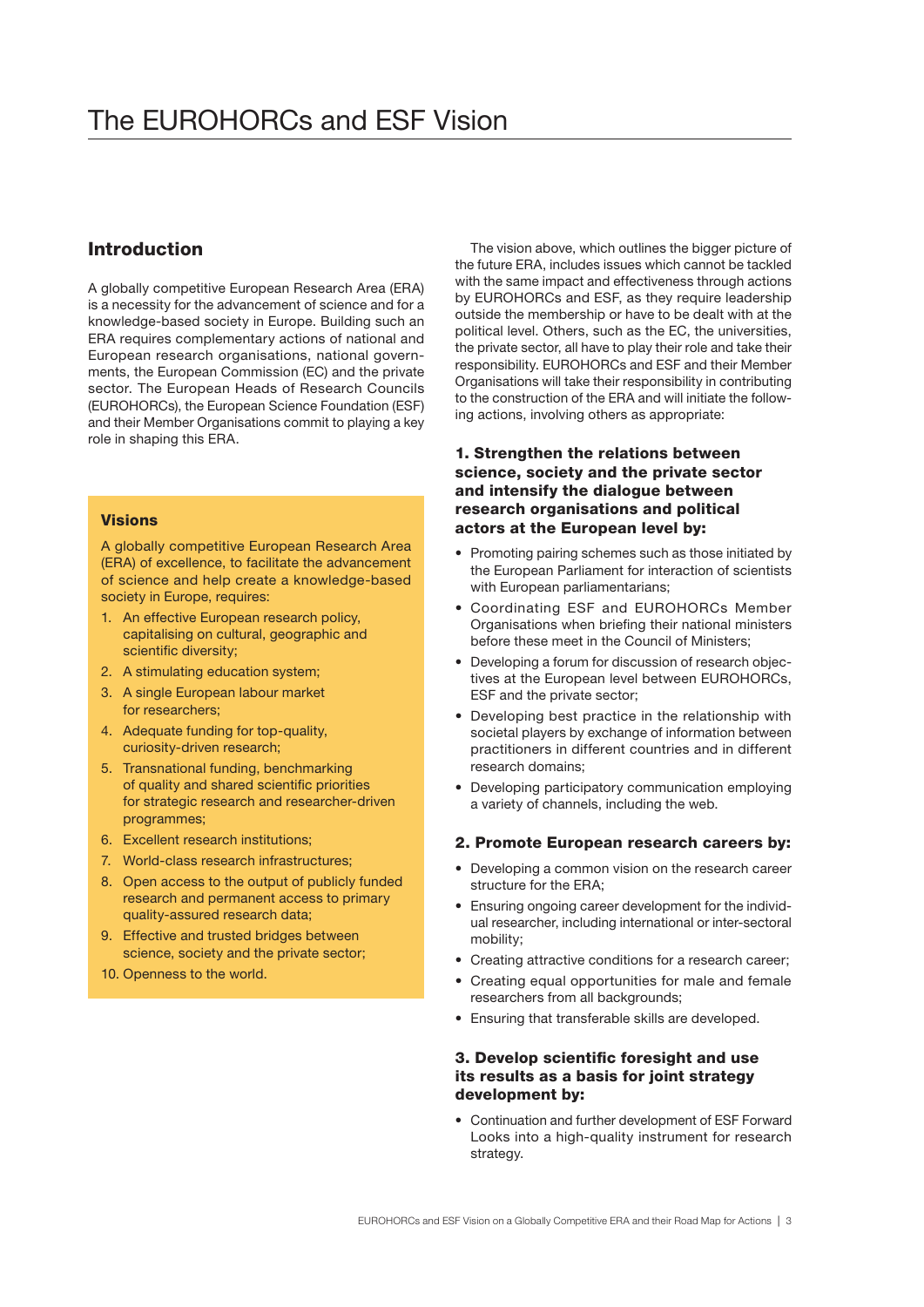# The EUROHORCs and ESF Vision

### 4. Create a European Grant Union by promoting:

- The Money follows Researcher scheme;
- The Money follows Cooperation Line scheme;
- The Lead Agency procedure;
- The ESF European Collaborative Research (EUROCORES) scheme.

### 5. Address peer review of proposals at the European level by:

- Developing a web-based Peer Review Guide;
- Creating a shared and quality-controlled Referee Database;
- Introducing (not necessarily financial) incentives for peer reviewers.

### 6. Develop common approaches to ex-post evaluation of funding schemes and research programmes by:

- Inter-comparison of national evaluation practices;
- Improving evaluation studies and conducting studies on the effect of evaluation.

### 7. Create ERA Connect and Regional Clusters of Excellence to shape collaboration between research performing organisations and other research institutions.

### 8. Develop shared funding and exploitation of medium-sized research infrastructure by:

- Establishing an ESF Member Organisation Forum;
- Continued updating of the inventory of national research infrastructures with European significance;
- Using ERA-Instruments as a pilot project for collaboration in medium-sized research infrastructures.

### 9. Implement a common policy on Open Access to research results and Permanent Access to research data by:

- Developing a joint policy and a statement on Open Access and putting it into action;
- Supporting the necessary infrastructures for Open Access;
- Promoting awareness of the importance of Open Access amongst researchers and administrators;
- Initiating a dialogue with other national and European associations and possibly other non-European research organisations and with publishers to redefine the responsibilities and cost distribution of the publishing system;
- Ensuring that permanent preservation and Open Access will be the rule for data repositories.

### 10. Connect European research to the world by:

- Streamlining collaboration between research groups from EUROHORCs and ESF Member Organisations with non-European counterparts;
- Simplifying contacts between research organisations in Europe and those outside Europe;
- Organising joint meetings with Heads of non-European research organisations;
- Building a Global Research Area, GLOREA.

These actions are further elaborated in the next chapter, identifying the main effects, the actors concerned and the resources required. Some actions are already quite concrete and committing, others require more preparation and study. This reflects that this is a document describing a process, rather than a final statement.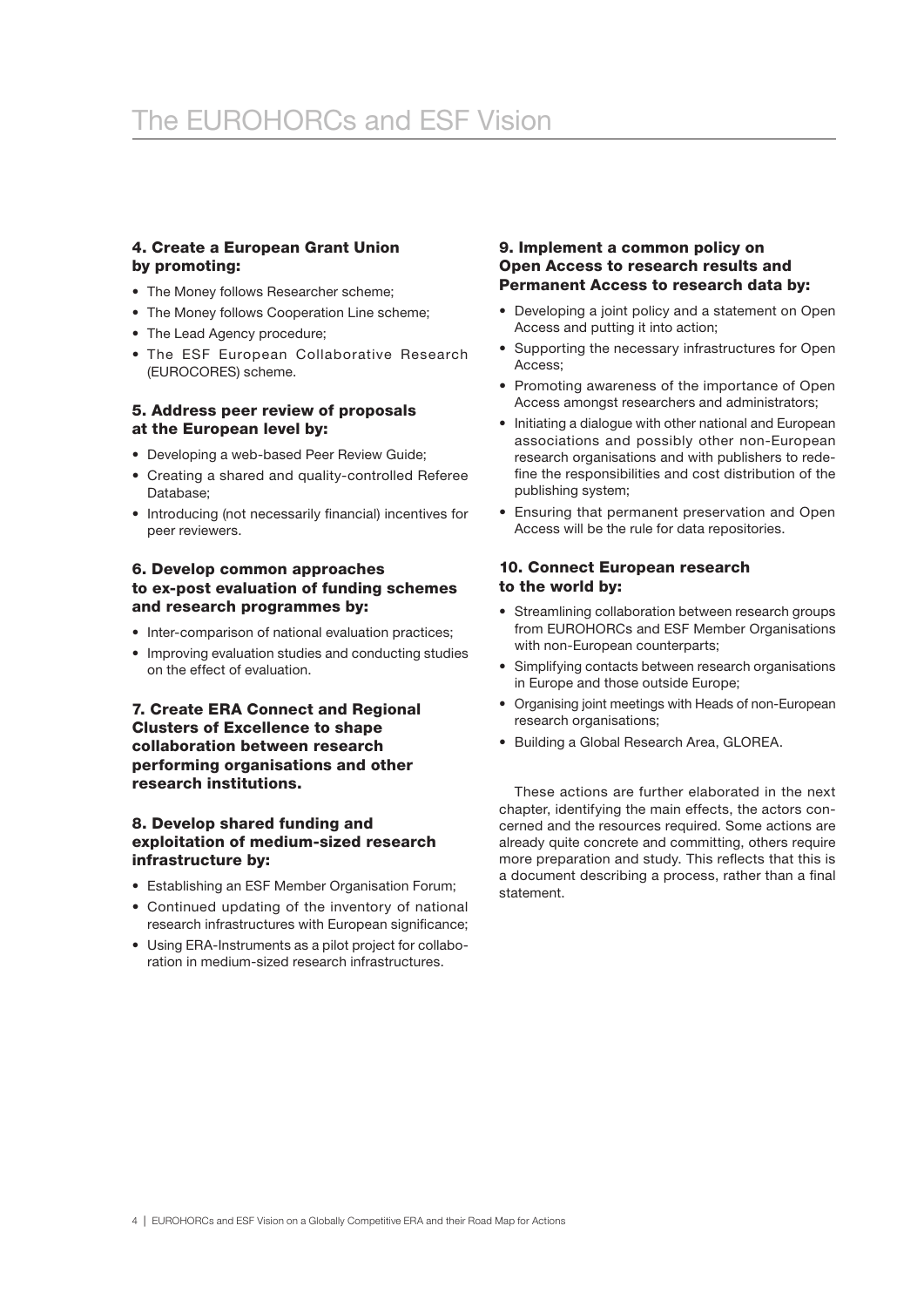# The Road Map for Actions to Help Construct the ERA

EUROHORCs, ESF and their Member Organisations will initiate concrete actions in 10 domains to help in constructing the ERA. These domains will be described below with an indication of the actions and resources required. Organisations in the EUROHORCs and ESF membership will take lead responsibility for the implementation of these actions involving other organisations as appropriate.

The Road Map aims first of all to advance excellence in research at the European level. In this respect, creating synergies with the complementary actions of other stakeholders, especially of the private sector or the European Commission, will be sought. But within this Road Map those synergies cannot be developed further.

This will be done by the Member Organisations when implementing the Road Map actions. Thus, the Road Map can only refer to these complementary actions.

It is only natural for the Member Organisations that the implementation of the relevant actions described below will be carried out within a variable geometry.

It is also important to stress that the order of the actions does not reflect any priorities. The priority setting will be decided by the Member Organisations through their usual procedure and might change in the course of the process.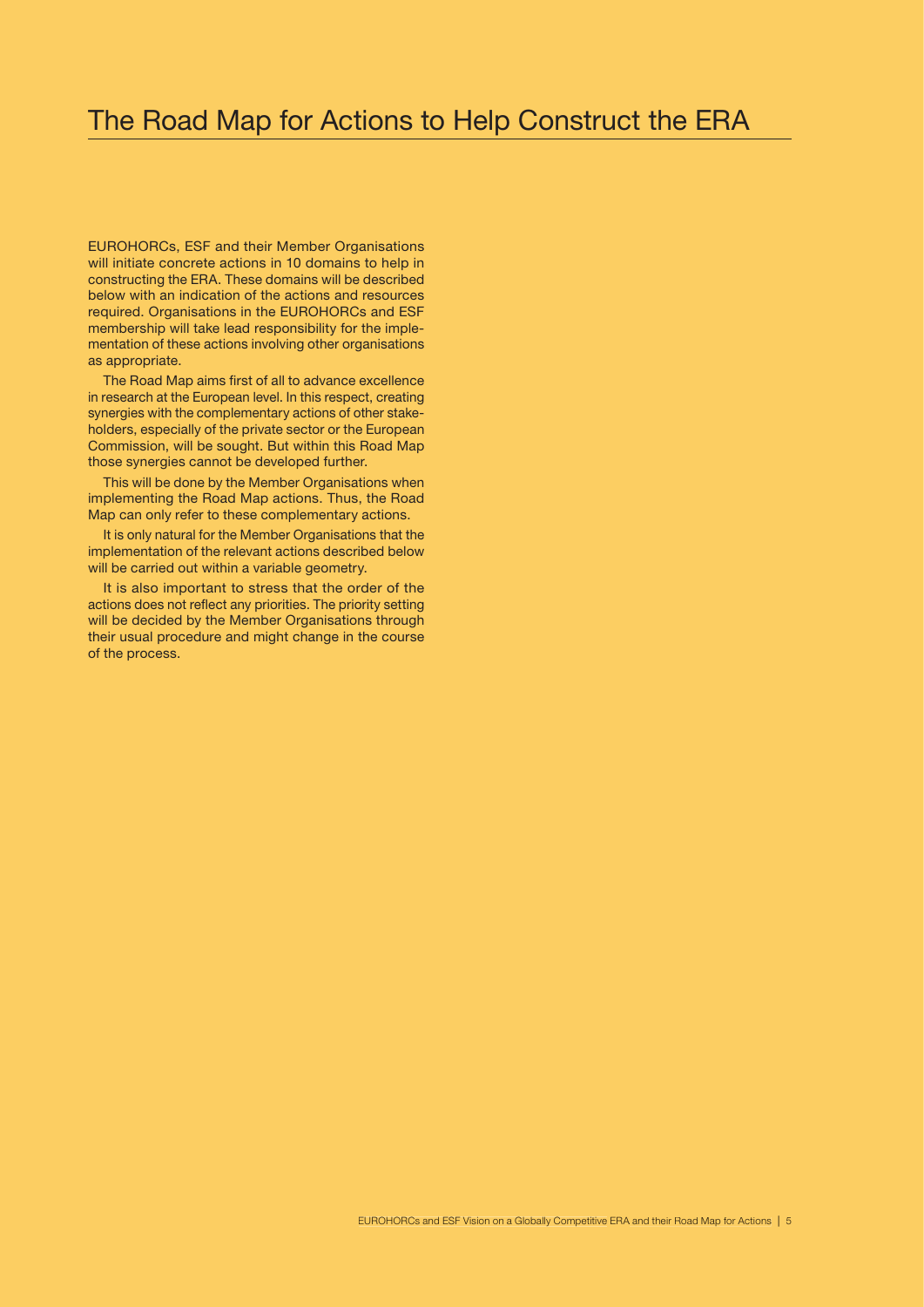1. Strengthen the relations between science, society and the private sector and intensify the dialogue between research organisations and political actors at the European level

Addresses Vision points 1 and 9

### 1.1. What is the issue?

Research and society interact in at least three ways:

- The generation of new knowledge requires freedom and autonomy as important conditions for its quality. At the same time accountability for the quality and for the proper priority setting, as well as a functioning system for ensuring research integrity, are important conditions for society to give its trust to the scientific community;
- The demands of society for science to satisfy its needs in important areas such as health, nutrition, environment and security, require responsiveness of the scientific community and its organisations;
- The consequences of scientific discoveries may be a source of concern for the public. The scientific community has a responsibility to reflect and communicate about the potential impact of its discoveries.

At the national level, structured interactions exist between research organisations and the political levels and policy makers. Internationalisation of research, research policy and funding pose new challenges to these interactions as accountability, communication and policy making must more and more be addressed at the European or even global level. This requires that new international mechanisms are created. In doing so, it is important to be sensitive to cultural, ethical, political and economic diversity.

Much can be done at national level to improve the way in which science is communicated and in which the research community engages in debate and interacts with society. EUROHORCs and ESF can help to ensure that their Member Organisations develop common approaches towards all sectors of society, including national and European policy makers.

### 1.2. What are the actions?

#### Intensify interactions between science and society at the institutional level

- Promoting pairing schemes, such as those initiated by the European Parliament for interaction of scientists with European parliamentarians:
- • Coordinating ESF and EUROHORCs Member Organisations when briefing their national ministers

before these meet in the Council of Ministers can result in more effective European policies;

- Developing a forum for discussion of research objectives at the European level between EUROHORCs, ESF and the private sector. Developing stakeholders' fora around research on societally-sensitive or important topics (for example, patient associations in health and biomedical research). Duplication with European Technology Platforms and Joint Technology Initiatives should be avoided;
- Developing best practice in the relationship with societal players by exchange of information between practitioners in different countries and in different research domains.

#### Developing participatory communication

Two-way communication, using a variety of channels including the web, can strengthen the ties between science and society at all levels. Areas where action will be taken range from structures for the expression of needs and concerns by society to communication about the practice of research itself, as well as developing venues for the debate on its results. Examples include citizen participation in scientific research, such as that pioneered by the web-based projects on protein folding or galaxy classification or through open, self-organising scientific discussion fora ('wikis'), which permit harnessing the collective brainpower of the public. Involving the public in decision making, especially about sensitive issues such as in biomedical research or in nanosciences, can also help bring together the two sides of the debate and lead to better decisions with greater acceptance.

Institutional communicators will assist in maintaining consistent messages and seeing the bigger picture. Scientists will be stimulated to explain to lay audiences the specific aspects of their own work but also to be engaged on a long-term basis on broader strategic issues.

EUROHORCs and ESF will develop an action plan for participatory communication, based on a Forward Look to identify specific objectives and map out strategies to promote a closer relationship between research and the rest of society.

### 1.3. What is the envisaged effect of the actions?

The long-term aim is to create a science system that is more open to society in order to speed up the use of results of research in society and in the private sector and in order to intensify the mutual inspiration between science and society. The strengthening of the institutional interactions aims to produce more effective science policies.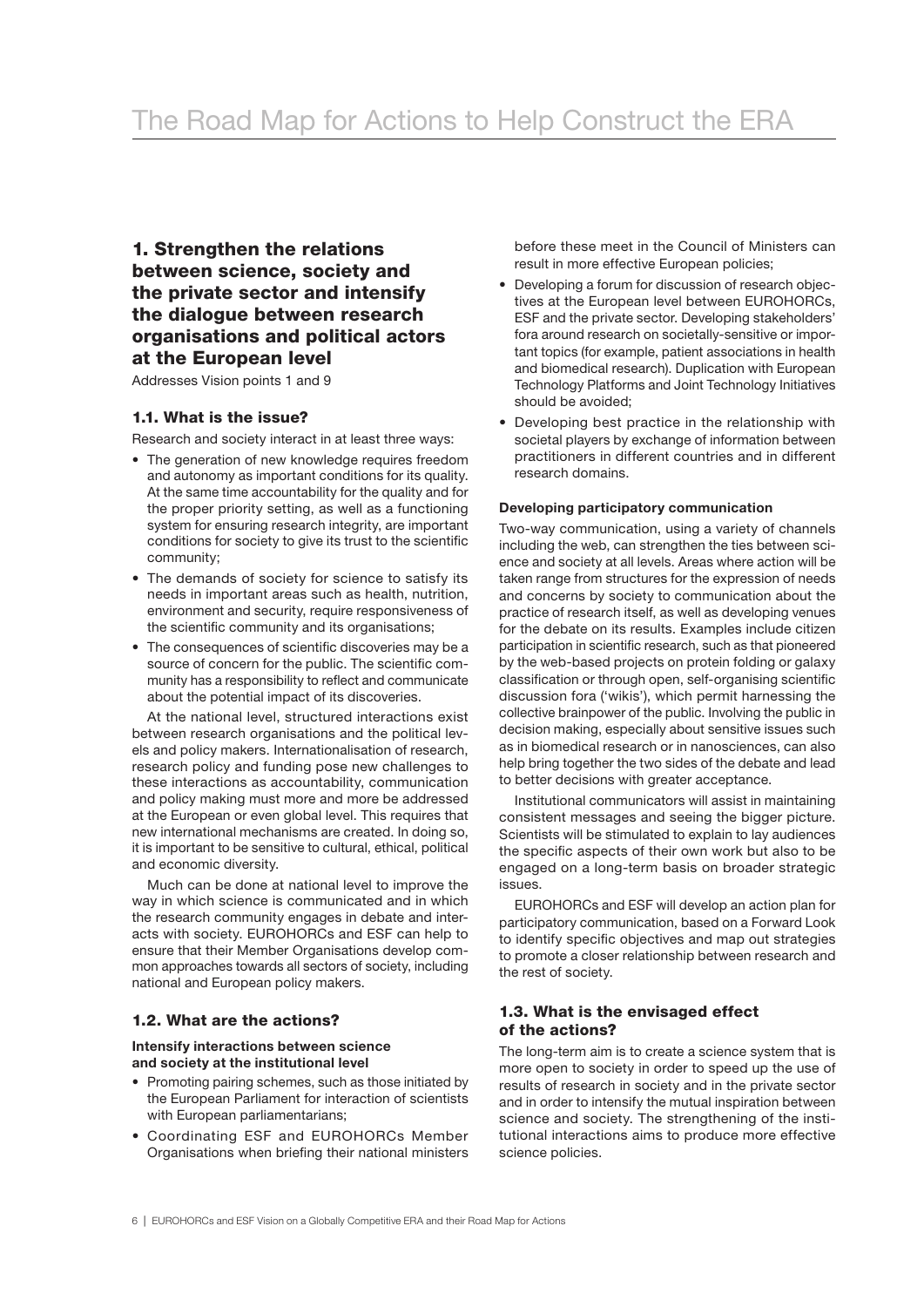### 1.4. Who are the actors?

The actions require the engagement of the scientists themselves and the research institutions that employ them. In addition, there is a need for professional communications experts working within research organisations in order to develop relationships with the societal actors. At the institutional level the heads of organisations and their senior staff will be involved.

### 1.5. What resources are required to successfully achieve the actions?

Communicators whose legitimacy is based on their achievements in science and their ability to conduct a fruitful dialogue with the partners of science in society: their role would go well beyond that of traditional "Public Relations" officers and would focus on engaging institutions in the societal dialogue and encouraging other scientists to participate.

A reward system for scientists for their implication in society: scientists value a positive relation with society, but expect positive signals from their institutions to become involved. Public involvement should be considered an essential contribution of scientists and enhance their career in the same way as their publications or other scientific activities. Research funding and research performing organisations (as employers) will create incentive systems.

### 2. Promote European research careers

Addresses Vision points 2 and 3

### 2.1. What is the issue?

The promotion of research careers is key to the mission of research funding and research performing organisations and to the overall success of the ERA. For Europe to remain competitive in retaining and recruiting the brightest and most creative researchers, it is urgent to adopt a common strategy to ensure the attractiveness of research careers. At present, research career policy in Europe is very largely determined at national, regional and even single university level. Fragmentation and even confusion remain widespread.

Neither just overcoming fragmentation, nor just creating uniformly structured career paths are sufficient to ensure the attractiveness of research careers. Creativity and originality in approaches, taking account of specific needs, are required, allowing capable scientists to pursue their careers in a variety of ways.

### 2.2. What are the actions?

Launched in November 2007, the ESF Member Organisation Forum on Research Careers serves as a platform for the development of strategic concepts to be applied at national and supranational level. The Forum will present its findings and recommendations by the end of 2009 in the style of an ESF Forward Look, i.e., mapping and identification of issues, followed by recommendations for action. Recommendations will focus on three areas:

#### Research career structure and development

The key issues which will be addressed are:

- Reaching a common vision on the research career structure for the ERA:
- Ensuring ongoing career development for the individual researcher including international or inter-sectoral mobility. How to allow for flexibility and security in this respect?
- Creating attractive (e.g., personal, social and economic) conditions for a research career.

It is most fruitful to describe examples of best practice whilst recognising that conditions will differ according to the specific environment of an institution.

As a number of these issues transcend the scope of research organisations and have to be tackled at the political level, close interactions are taking place within the Forum with the European Commission, especially in view of its recommendation on "Realising a Single Labour Market for Researchers" and the "Partnership for Researchers" strategy.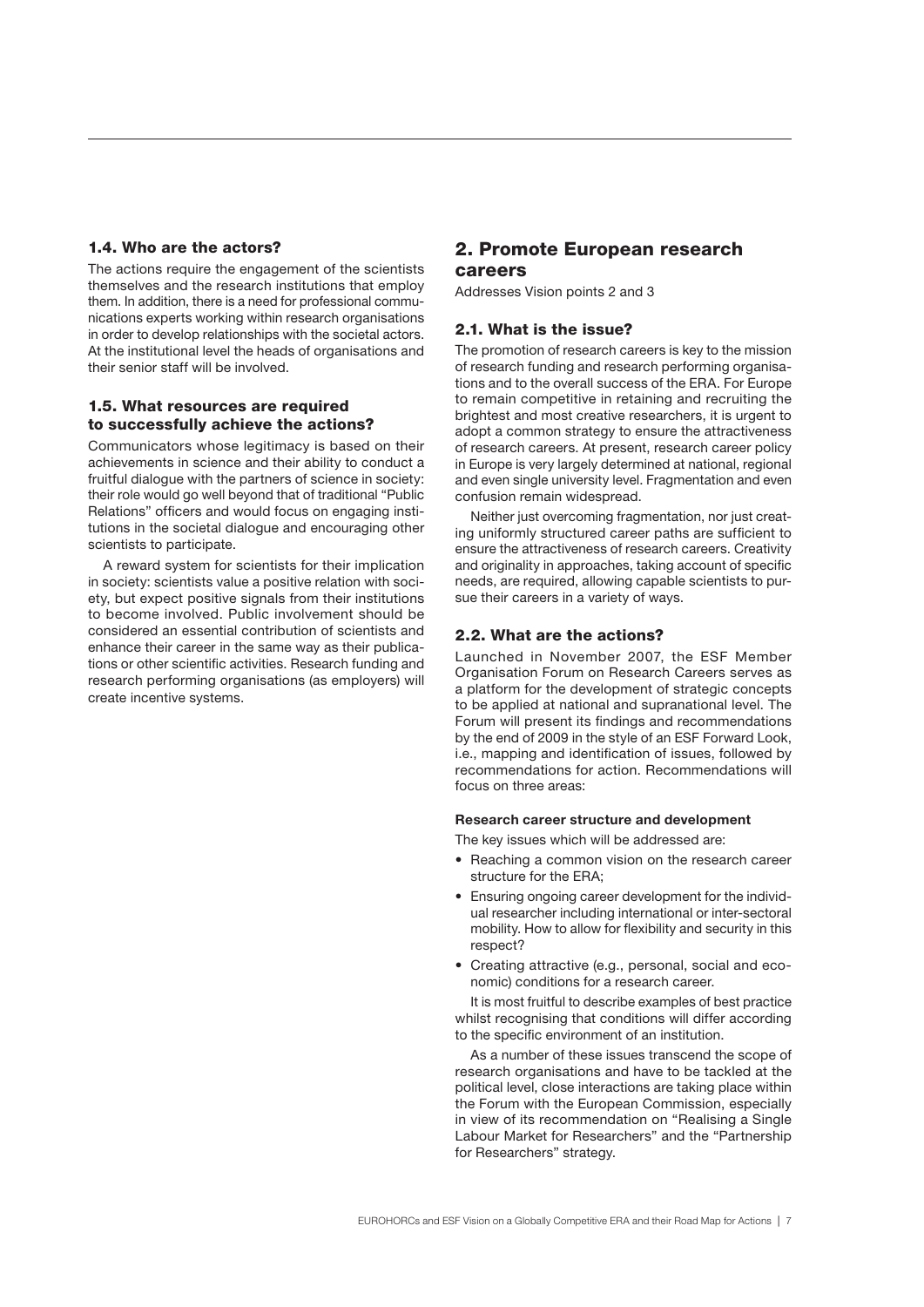#### Gender and diversity issues

In order to meet the ever increasing demand of the knowledge-based economy, Europe must realise the full potential of its human capital. Attracting and retaining more women at all levels of research is of great importance in this context. A greater involvement of women in science is also important from a perspective of exploiting diversity and creating equal opportunities. There is still a significant gender gap as far as career advancement and reaching the higher levels of the career ladder are concerned, particularly in elite research establishments. Very significant investments in training and personal opportunities are still wasted. Many of the issues pertaining to the work-life balance, whilst receiving attention in relation to women, also impact men and their career choices. The following questions will be addressed in the final report by the Member Organisation Forum on Research Careers, *"*Research Careers in Europe – Lanscape and Horizons":

- What can be done to avoid negative effects on research careers after breaks or due to part-time work for family reasons?
- How can sustainable improvement in careers be achieved by providing adequate organisational structures towards, for example, a better work-life balance including parental leave and equal opportunities, for instance for dual career couples?
- How can inherent or hidden biases, for example, in peer review, be countered and thus how can equal playing fields be created for persons having taken breaks, etc?

These questions apply equally to the issue of attracting and retaining people from diverse ethnic backgrounds.

#### Transferable skills

On the supply side it is essential to ensure that enough researchers have the skills demanded by the knowledgebased economy. Understanding how transferable skills for researchers are developed in different countries and what the connection is to researchers' future careers is a central aim. Key questions being addressed in this respect are:

- Are policies on transferable skill provision in place in the different European countries and how are they implemented?
- • Which aspects of transferable skills are included and to what extent are these skills internationally transferable?
- Which organisations are responsible for delivering the agenda in each country and how do they interact?
- What is the particular policy and role of the respective research funding or research performing organisation?

### 2.3. What is the envisaged effect of the actions?

Implementing the Road Map for research career development in Europe will create and improve European-level and coordinated national policies and programmes for different career stages and paths. This should eventually raise the international visibility of the ERA as a common high-quality labour market for researchers.

### 2.4. Who are the actors?

ESF and EUROHORCs Member Organisations, the European Research Council, the European Commission and universities in Europe, for example those represented by the European University Association (EUA) and the League of European Research Universities (LERU), which participate in the Forum. An interface with individual stakeholder groups, such as early career researcher networks, will also be established.

### 2.5. What resources are required to successfully achieve the actions?

Actions require mainly coordination and new policies for existing investments. Resource requirements, therefore, are political will (at national and organisational level) and operational commitment in putting revised actions in place, rather than major additional finance.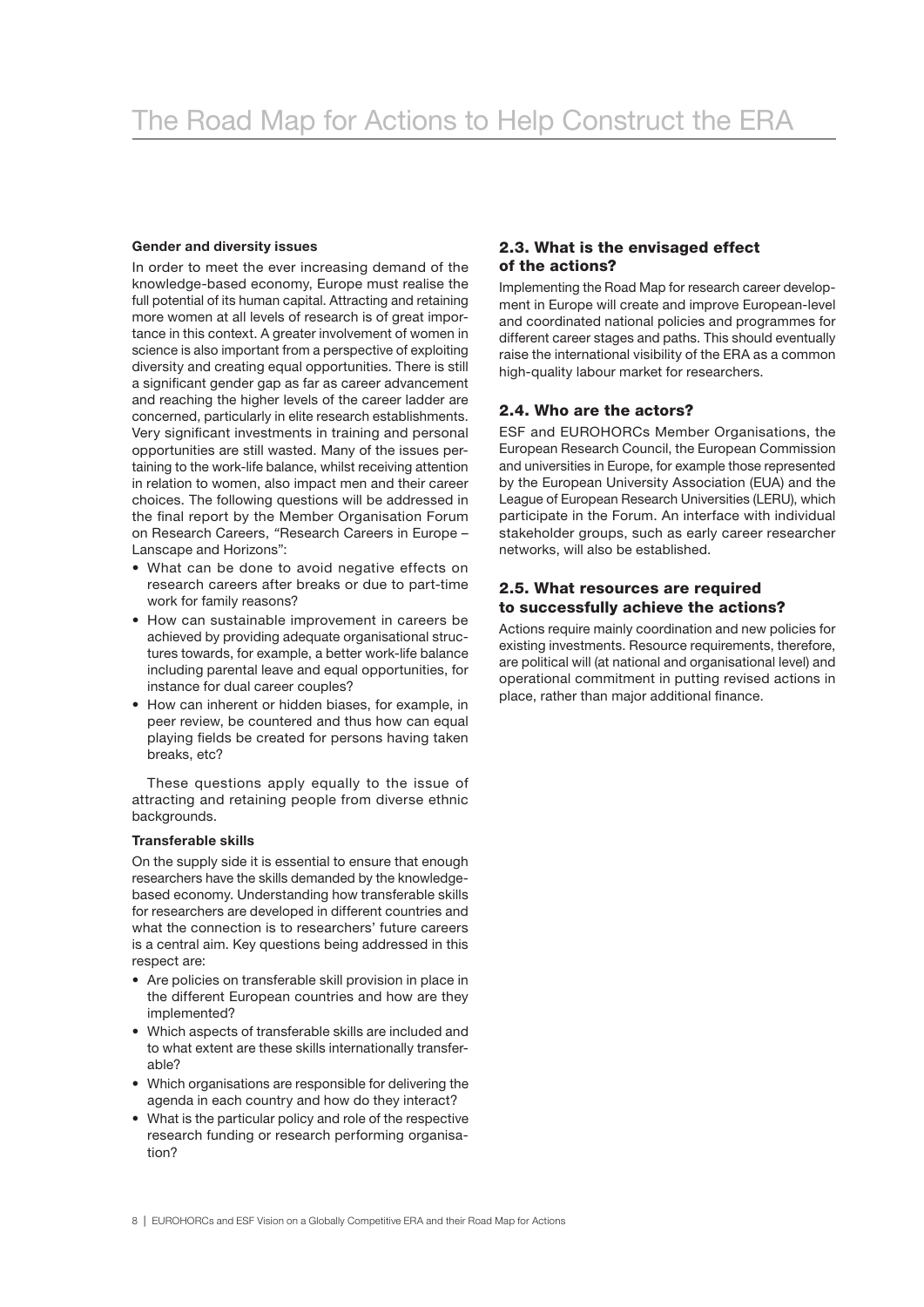### 3. Develop scientific foresight and use its results as a basis for joint strategy development

Addresses Vision points 1 and 5

### 3.1. What is the issue?

Jointly charting the roads for scientific excellence to meet the scientific and societal grand challenges creates a basis for joint action of research organisations which have no hierarchical or organic link. Foresight provides a mechanism for this, starting with a clearly expressed strategic demand of a group of research organisations, followed by a foresight project to define elements of a long-term research agenda. Foresight normally involves a wide spectrum of scientific fields and their interactions, and requires the participation of a broadly-based and representative sample of the research community as well as policy makers and other stakeholders. Developing such a shared vision of the overall research landscape, of the challenges and of the future evolution of the research frontier is particularly important (and difficult) for emerging fields.

A foresight exercise always has an important international dimension since research is increasingly carried out in transnational collaborations, pooling talents and resources through networking, and because advances in science in one country have a strong impact on other countries.

This implies that foresight is best carried out on a supra-national level, bringing together the expertise and viewpoints of all the Member Organisations of EUROHORCs and ESF, a feature that enhances, at the same time, the validity and scope of the foresight exercises.

### 3.2. What are the actions?

### Continuation and further development of ESF Forward Looks

ESF has built foresight experience in about 20 Forward Looks. ESF and EUROHORCs will engage with other stakeholders to further develop the current ESF Forward Looks into a high-quality foresight instrument and to ensure their impact. Such an instrument will be characterised by the quality of the contents, the quality of the participating scientists and policy makers, the quality of the foresight methodologies. It will provide clear recommendations about priorities. An analysis of the impact of ESF Forward Looks could point the way to improvements.

For fields that have reached the stage of maturity, a vision of the future will be built based on their expected results and their relation to perceived or anticipated economic or societal needs. Here an active involvement of potential users in the foresight is essential.

For fields that are still in the emerging phase, the outcomes of research are difficult to predict and their relation to societal needs uncertain, implying that the vision of the future cannot just be based on the utility of the research field for society. Since the principal driving force behind the research activity is the research community, motivated by its desire to leave its mark through knowledge generation and dissemination as well as academic excellence, the research community itself, together with the other stakeholders concerned by the topic, will be at the origin of building a vision of the challenges and of the future through a foresight exercise.

As foresight aims at the long term, its outcome should not be formulated in terms of expected results to be obtained, but in terms of the grand challenges, the big questions to be answered, starting initially with the questions that the researchers themselves would like to address and ending with the questions that society would find relevant. This feature makes foresight pertinent for exploring forefront research questions and for developing long-term strategies, such as for the recruitment of tenured scientists, for the development of large-scale facilities, for decisions on the establishment of new research centres, as well as for helping to orient university and graduate school-level educational policies through the close interaction between research and higher education.

### 3.3. What is the envisaged effect of the actions?

All members of EUROHORCs and ESF are public national organisations with a national mandate to support research for the national benefit. Clearly, the action of each organisation within its national territory will be much more effective if it is in tune with that of its European partners, based on a shared vision. The shared vision should permit national organisations to identify their niches of excellence and make strategic decisions to reinforce them, rather than spread their resources thinly over a broad area for which conditions are not as favourable. The full European "ecosystem" of research organisations can better afford taking risks than the individual national systems. Therefore, a shared vision permits national agencies to foster risky new and untested ideas to emerge and develop towards achieving breakthroughs. It is also a powerful tool to identify areas where joint programming is valuable or even mandatory. Finally, a shared vision will permit a benchmarking of national approaches and strategies even if the social context is different in the different countries, leading to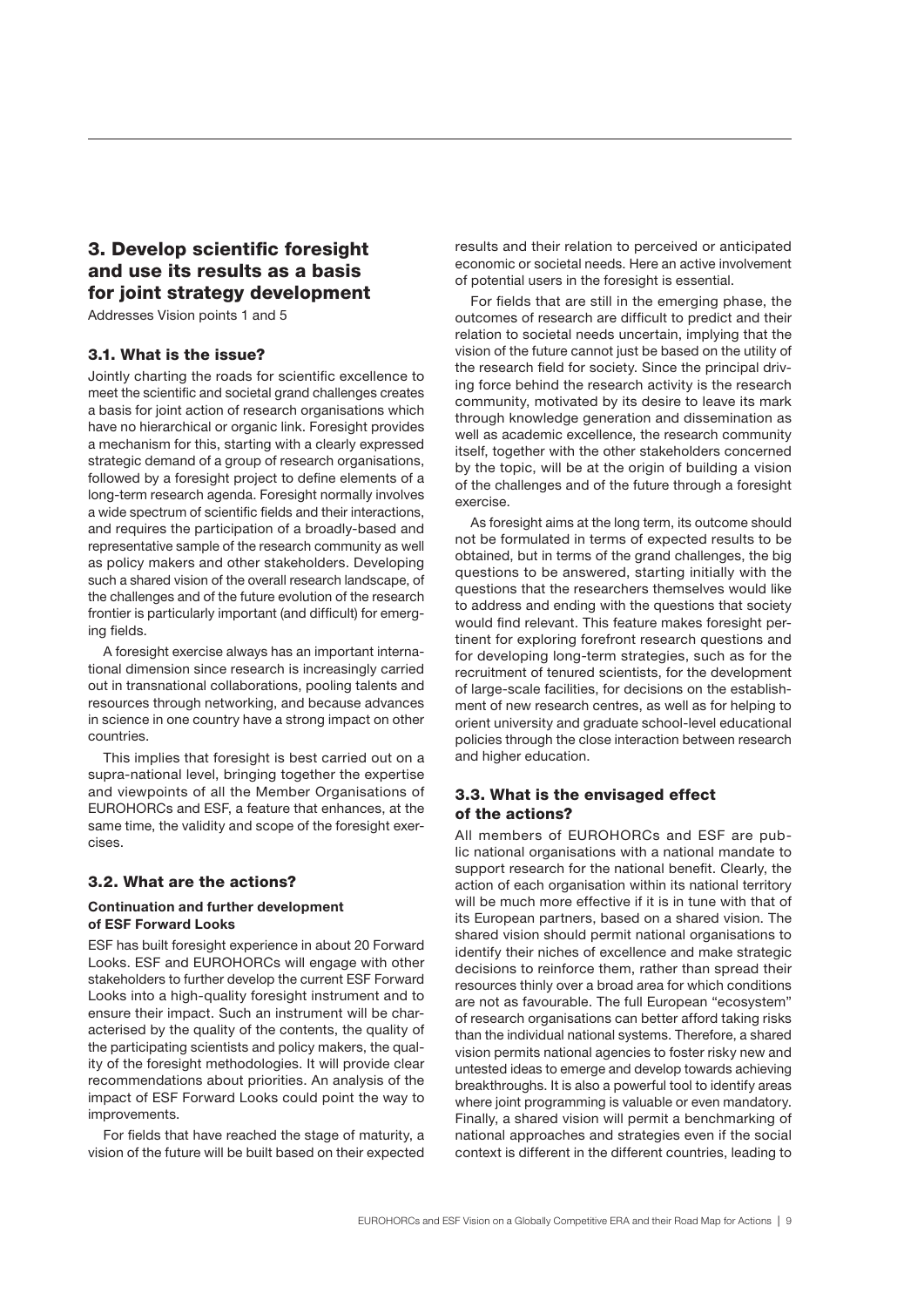an understanding of their diversity and bringing forth complementarities or inducing re-orientations. Joint Programming, as currently developed, would much benefit from shared visions on research priorities developed through foresight.

### 3.4. Who are the actors?

The main actors are EUROHORCs and the ESF Member Organisations, including Academies, and the large pan-European stakeholders such as the European Commission and the European Industrial Research Management Association (EIRMA).

### 3.5. What resources are required to successfully achieve the actions?

No major additional financial resources are required, as many organisations already undertake foresight activities at their own expense, the issue being more one of coordination and synergy. However, in order to provide a professional and sufficiently timely service, investment should be made at the European level, at the ESF, for example, to ensure the availability of the necessary expert staff and tools.

### 4. Create a European Grant Union

Addresses Vision points 3, 4 and 5

### 4.1. What is the issue?

Research in Europe is funded through a variety of sources at the national and European levels. Each of these sources operates according to its specific rules and procedures. This introduces barriers to transnational collaboration and benchmarking of excellence across national boundaries. Research cooperation and excellence will be enhanced by enabling researchers to form collaborative projects and networks which will compete at the highest quality level for support, free from bureaucratic constraints on personal and financial mobility. The European Research Council (ERC) is a  $first - but so far quantitatively small - step to meet$ this vision through a centralised budget. Lessons also emerge from the ERA-NETs attempting to create 'common pots', as well as Article 169 initiatives in the Seventh Framework Programme. Creating more synergy and introducing flexibility into national research instruments and procedures can contribute to this vision to an even higher degree as national organisations spend around 20 billion € annually.

### 4.2. What are the actions?

EUROHORCs organisations will initiate actions to simplify transnational collaboration under the current national funding schemes.

The Money follows Researcher scheme will be signed and implemented by all those EUROHORCs members that have not yet done so. A regular monitoring of all cross-border transfers of grants within this scheme will be established in order to follow the effect of the scheme.

Following an analysis by a EUROHORCs working group of the rules and conditions to be applied and of the effectiveness of the current experiment in the German, Austrian and Swiss cooperation, the following actions are to be completed by 2010:

- The Money follows Cooperation Line scheme, opening — under certain conditions — the national funding programmes for applicants from other countries, and thus strengthening cross-border cooperation, will be supported by all EUROHORCs Member Organisations by signing a further common Letter of Intent.
- The EUROHORCs members will sign a Letter of Intent on the Lead Agency procedure. Partners of a bi-or multinational research project will only have to apply to one funding organisation which takes responsibility for the whole administration, including international peer review. The relevant researchers are still financed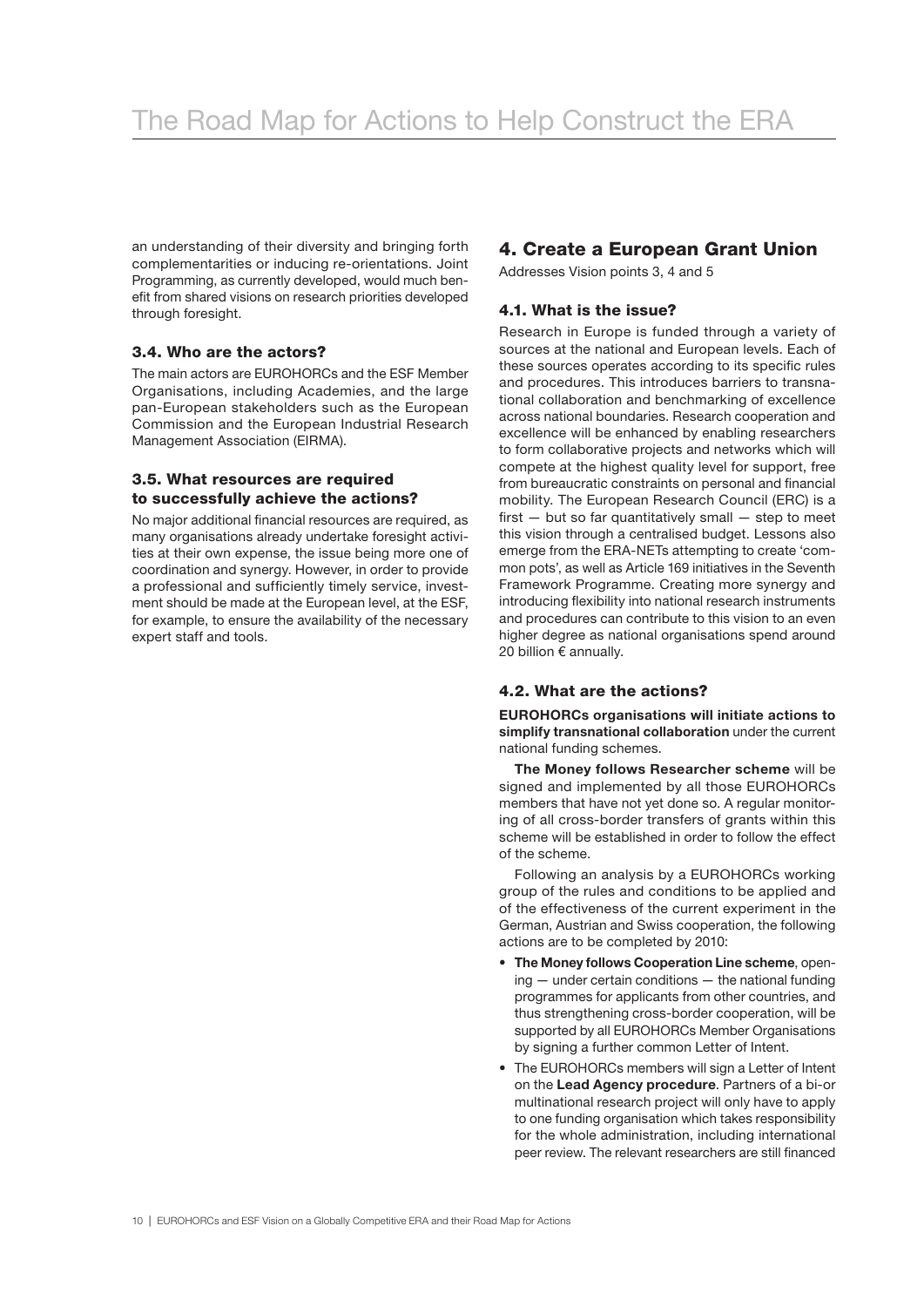by their national funding organisations, which base their funding decision on the proposal of the Lead Agency. The advantages are evident: the risk of "double-jeopardy" for the researchers is avoided, confidence-building between the partner organisations is fostered, bureaucracy is reduced and the administration is made more efficient.

• The ESF European Collaborative Research (EUROCORES) scheme will continue to be further developed into a flexible and high-quality mechanism for joint programmes, both for researcher-initiated themes and for strategic research organisation driven topics, such as these identified by ESF Forward Looks.

### 4.3. What is the envisaged effect of the actions?

The actions will enable funding agency cooperation to enhance impact by maximising investment in excellent research wherever it may be undertaken. They will enhance mobility and strengthen cross-border cooperation, and thus foster European networks and improve the quality of research in the ERA.

The schemes will become cornerstones of the envisaged European Research Grant Union, enabling researchers to apply for funding in one European country and then take their grant approval letter to another country to exchange it there for a grant paid by the host country.

### 4.4. Who are the actors?

EUROHORCs and ESF Member Organisations.

### 4.5. What resources are required to successfully achieve the actions?

Substantial investment will not be needed as the European Union would address pre-existing programmes and grants schemes – indeed some synergy savings may be possible. However, resources would be needed from the national organisations to closely monitor and put into place the implementation of these schemes and a coordination group at EUROHORCs level.

### 5. Address peer review of proposals at European level

Addresses Vision point 5

### 5.1. What is the issue?

Public and private funding organisations at the national and international level face the challenging problem of setting up and maintaining systems to assess the quality and potential of research proposals with their own scientific individuality and coming from different research cultures. Such systems must be credible for all funding agencies involved, minimising the burden on the peer review system and especially on the peers themselves. Achieving this goal demands pan-European quality criteria for peer review. Such criteria should take account of the size of the grants applied for.

For national research funding organisations, Europeanlevel peer review could play a powerful role in setting quality standards and in benchmarking national scientific communities to enable them to operate in a global context. Sharing resources could help enhance the quality of the peer review and reduce the burden for the reviewer.

The ESF Member Organisation Forum on Peer Review has developed an Action Plan that forms the basis for the EUROHORCs-ESF Road Map actions on peer review.

### 5.2. What are the actions?

### Develop a Peer Review Guide

The Guide is for use by European funding agencies, councils, private foundations and charities and is intended to increase the quality and effectiveness of grant peer review processes. It will include the mapping of current peer review practices, highlighting exemplars and developing good or better practice guidelines and recommendations.

The Guide will take the form of a "tool box" where for each issue one will find core principles and recommendations as well as references to good practices. The guide will be published on the ESF web site and maintained by ESF staff.

The following issues will be addressed:

- • Introduction and structuring framework for the Guide with core principles;
- Establishment of a model peer review system with the following elements:
	- The role of *ad hoc* and standing peer review panels, achieving standardised rankings
	- Selection and recruitment of peer reviewers (including time burden and conflict of interest)
	- Quality assurance of individual reviews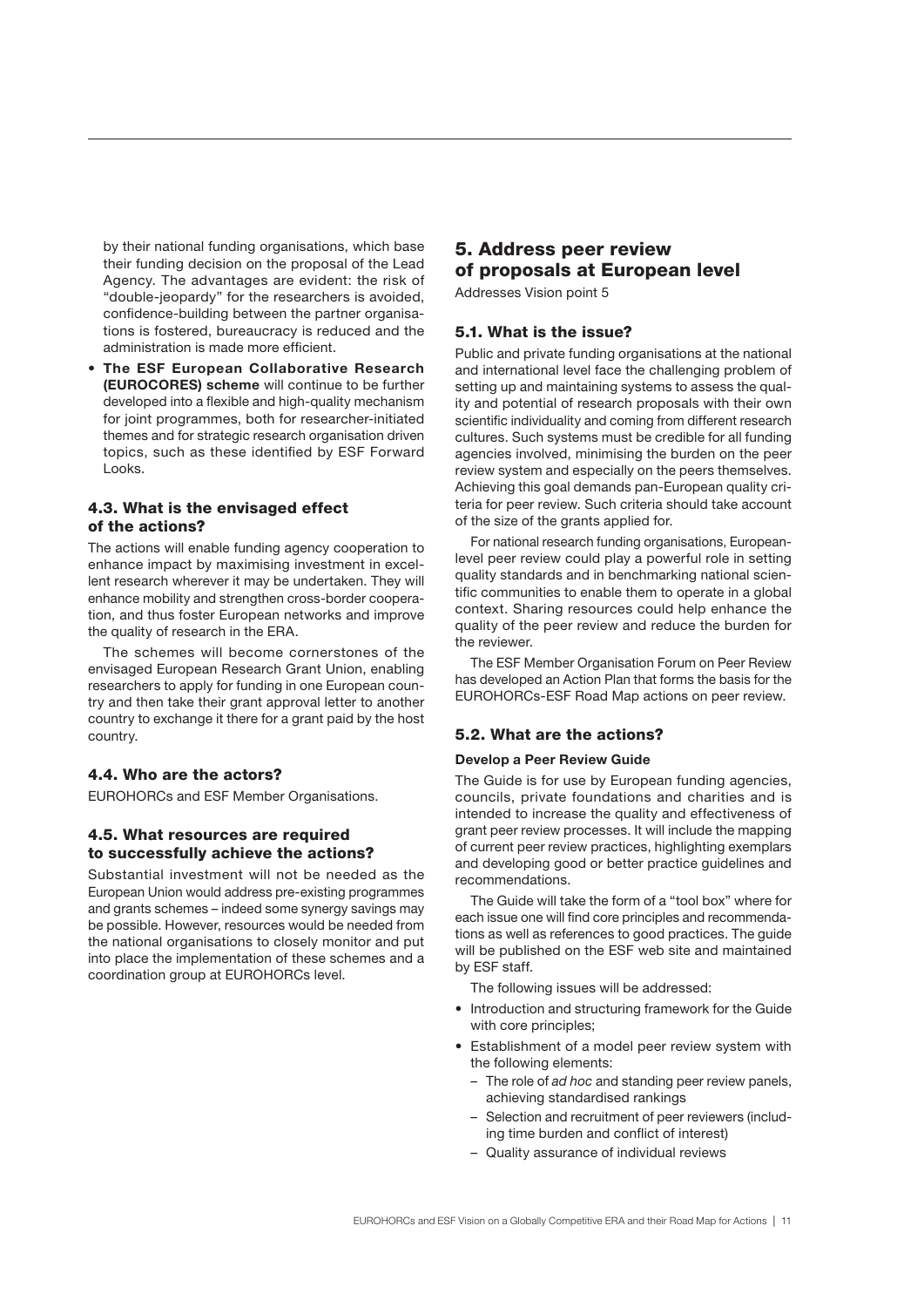- Quality assurance of peer review processes
- The right to reply (rebuttal) before funding decision – advantages and disadvantages
- Multi-, inter-, and trans-disciplinary and breakthrough research and related peer review issues;
- • Guidance for reviewers.

### Referee databases: quality of contents and interfaces

The aim of the action is to agree on recommendations which facilitate exchanges of data between databases of different European organisations. Focus will be on two issues:

- Contents of referee databases:
	- adopting common criteria for the selection of highquality referees to include in the databases
	- developing methodologies for the identification and matching of suitable reviewers
	- adopting a common classification of research expertise in data base records
	- identifying individual conflicts of interest and monitoring the time burden for peer reviewers
	- developing mechanisms of achieving and maintaining information actuality and accuracy
- IT formats, novel solutions and legal issues (e.g., freedom of information and data protection issues).

ESF and EUROHORCs Member Organisations will be encouraged to adopt the recommendations. The ESF will implement them for its Pool of Reviewers to ensure that the Pool is recognised as a quality tool for peer review in Europe.

### Incentives for peer reviewers

Based on the survey of peer review in the biomedical sciences conducted by the European Medical Research Councils at the end of 2008, a study of practices regarding incentives for peer reviewers will be commissioned by ESF and EUROHORCs. Possible incentives could be fees or non-financial rewards, for example explicit acknowledgement by institutions of their peer reviewing employees. This last incentive in particular requires intensified dialogues with the academic and research institutions where the contributions of scientists and researchers are materialised, assessed and valued in shaping their careers. Involving these institutions will also help to bring back a more self-organised and selfmotivated system of peer review.

On the basis of the study, European research organisations (initially ESF and EUROHORCs members, preferably joined later by other organisations) will adopt a joint policy agreement on recommended practices. A coherent policy within Europe will help both research councils searching for referees and researchers faced with very different practices. To stimulate the discussion about the role of research institutions in the peer review system, a joint statement or an article should be published in major scientific journals.

### 5.3. What are the envisaged effects of the actions?

The actions promote the development of common quality criteria, interfaces and resources which will enable benchmarking of national peer review processes and will develop the necessary trust in joint funding schemes. Also, the outcome of nationally conducted peer review should be comparable. This will benefit the implementation of schemes such as the Lead Agency procedure.

Raising awareness within academic and research institutions will bring to light their inherent role and natural position for steering the peer review system towards more self-organisation and sustainability.

### 5.4. Who are the actors?

The ESF Member Organisations and other stakeholders, including the EC, who have already been involved in the Member Organisation Forum on Peer Review. ESF Member Organisations and EUROHORCs members who have not yet participated in the Forum will be encouraged to join these actions.

The main actors to be engaged in the long term in a new dialogue about their own roles would be universities, research performing organisations, academies and ministries.

### 5.5. What resources are required to successfully achieve the actions?

The actions require dedicated staff time from ESF and/ or from participating organisations. Building a shared database will require substantial staff effort. The overall coordination of all actions could be ensured by the ESF Office.

The study of practices regarding incentives for peer reviewers requires funding for commissioning this study.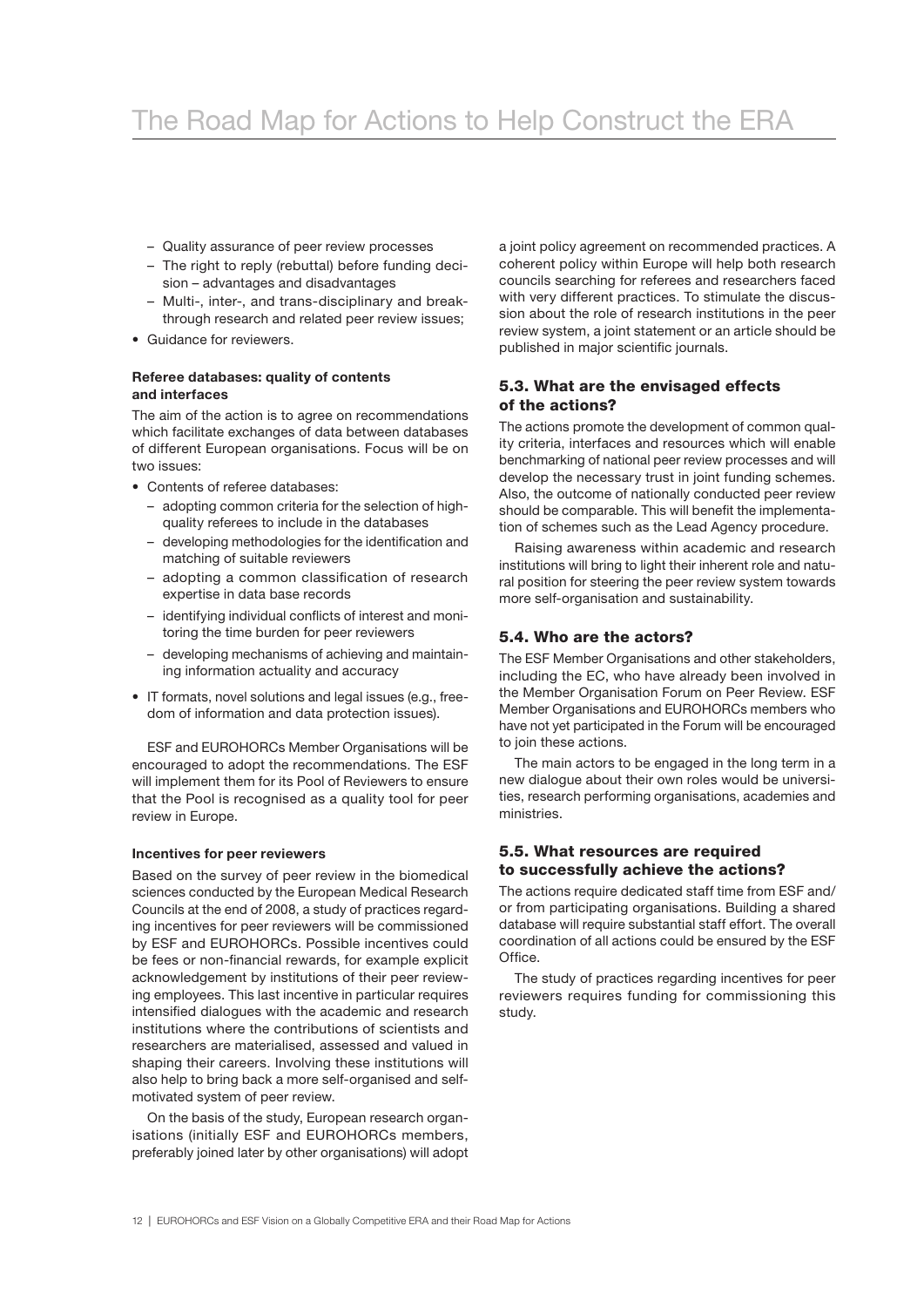### 6. Develop common approaches to ex-post evaluation of funding schemes and research programmes

Addresses Vision point 5

### 6.1. What is the issue?

Getting the evaluation of funding schemes and research programmes right to improve both the internal operations and the external accountability of funding agencies and research organisations is gaining importance. There are increasing demands to demonstrate their excellence and efficiency as well as their impact and the achievement of scientific and policy goals. At a more general level, there is a need to provide objective evidence of the importance of continued investment in science in Europe. This should provide information on appropriate intercomparable metrics, to be usable by EU Ministers and the European Commission.

The procedures and organisational integration of evaluation activities are rather different across Europe. For example, some funding organisations have established in-house units to prepare evaluations of schemes and to oversee them when commissioned externally, while others have opted for long-term partnerships with evaluation agencies. The choice of criteria and indicators can determine the outcome of evaluation exercises and are therefore of greatest importance for steering decisions and ultimately for the research landscape.

The actions described below build on the work of the ESF Member Organisation Forum on Evaluation of Research Programmes, which gathers together best practice and provides the opportunity for the relevant actors to exchange experiences.

### 6.2. What are the actions?

#### Exchange knowledge and share experiences

The ESF Member Organisation Forum on Research Evaluation will prepare a mapping report of current evaluation activities, highlighting differences and commonalities. This report should be regularly updated, further elaborated and disseminated. Furthermore, personal contacts among evaluation officers will be facilitated by networking events.

Research evaluation is a small, highly specialised field and, on a national level, there are only a limited number of actors involved. Therefore, the exchange of knowledge and sharing of experiences of evaluation strategies on an international level is valuable and the prerequisite for benchmarking purposes.

### Improve evaluation studies

The ESF Member Organisation Forum on Research Evaluation will continue as a structured network providing the opportunity for evaluation scholars working on the development of indicators and practitioners to consult each other. The success of evaluation activities depends on the acceptance of their results among decision makers and the research community being evaluated. Therefore, evaluations must meet the highest quality standards. Factors enabling this are:

- A dialogue between decision makers, methodological and evaluation experts and researchers about adequate indicators, insightful methodology and quality standards for evaluation studies;
- Improvement of databases, indicators and methodologies;
- Adequate funding for evaluation activities.

#### Internationalisation

Since research is becoming more and more international, benchmarking exercises and mutual learning cannot stop at national borders. After identifying comparable funding schemes, the ESF Member Organisation Forum on Research Evaluation therefore proposes to design and commission multinational studies which allow for comparisons of framework conditions and effects of funding schemes in different research landscapes.

#### Observe the effects

Research evaluation must be tailored to the specific programmes being evaluated and should be adaptable to new insights and developments. Equally important is the analysis of the incentives and effects of evaluation exercises on researchers. Therefore the ESF Member Organisation Forum on Research Evaluation proposes to initiate longitudinal studies and meta-studies of evaluations to track developments within the wider research system.

### 6.3. What are the envisaged effects of the actions?

The actions will increase the efficiency, transparency and accountability of the operations of funding agencies and research organisations. Further work on sophisticated actual and potential impact measures and methodology will greatly strengthen and sharpen strategic decision making for both individual organisations and collective, European-level decision making. In the long run, the improvement of funding schemes resulting from insights gained in evaluation studies will help to better meet the interests of researchers.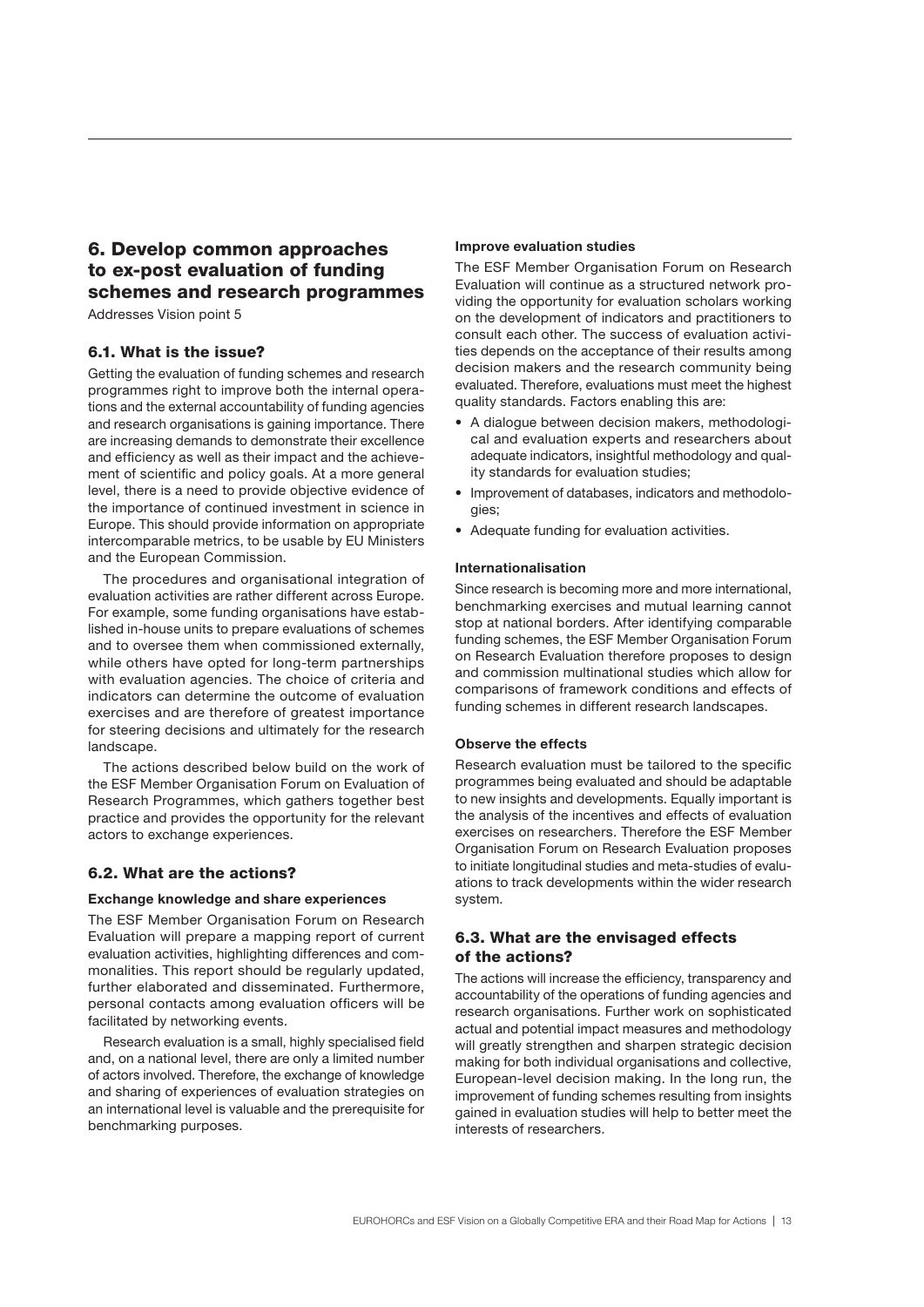### 6.4. Who are the actors?

The main players are funding organisations and research performing organisations which commission evaluation studies and use their results. The ESF will coordinate activities and support the dissemination of information. Since a common understanding of evaluation standards and methodology in the European Research Area is crucial, communication with the European Commission, the European Research Council and networks of evaluation experts (for example, the Organisation for Economic Cooperation and Development [OECD] and academies) has already been established and will be further strengthened.

### 6.5. What resources are required to successfully achieve the actions?

The actions do not require major financial investments since most organisations are already conducting evaluation activities. Increasing use of evaluation studies and a more elaborate methodology (including, for example, time- and cost-intensive bibliometric studies) might, however, raise the level of funding needed.

Coordination of the actions should be supported by expert staff, e.g., located at the ESF. The invitation of experts should also be centrally organised and funded. Commissioning pilot studies will require funding by the partners involved.

### 7. Create ERA Connect (ERAC) and Regional Clusters of Excellence

Addresses Vision points 5 and 6

### 7.1. What is the issue?

The ERA currently lacks an effective mechanism to launch joint European programmes between research performing organisations, including universities, in which funding is operated according to simple procedures that maintain the focus on excellence, encourage initiative and combine flexibility with accountability for the researchers involved. The Knowledge and Innovation Communities (KICs) that are being initiated by the European Institute of Technology are more politically driven and focus on areas of societal importance, rather than being driven by science needs.

### 7.2. What are the actions?

### Create ERA Connect (ERAC)

The research performing organisations in EUROHORCs will create a new European funding scheme, the socalled ERA Connect, in which institutions — research performing organisations and universities — which have developed a strategic vision of their actions through foresight or otherwise, can embark on a common programme. The networking and the mutual opening of research institutions require an evolutionary approach. The total duration of a given ERAC action could be seven years and, with a positive interim evaluation after five years, up to ten years. Furthermore, ERAC consortia should be open to participants from outside Europe.

Detailed rules for management and evaluation in the funded transnational programme will be defined by the institutional participants. The ERAC scheme will be implemented through some pilot projects among EUROHORCs and ESF members and could be an important new funding scheme within the EU's 8<sup>th</sup> Framework Programme (FP8) with strong support among the scientific community if the need for science-driven implementation and management were accepted.

### Regional Clusters of Excellence

EUROHORCs and ESF would like to see Regional Clusters of Excellence in Europe in which European research performing organisations and universities jointly finance and organise new research topics which are to be dealt with urgently within Europe and beyond and which are, where relevant, supported by research funding organisations. These clusters could be modeled on the regional clusters recently created in France,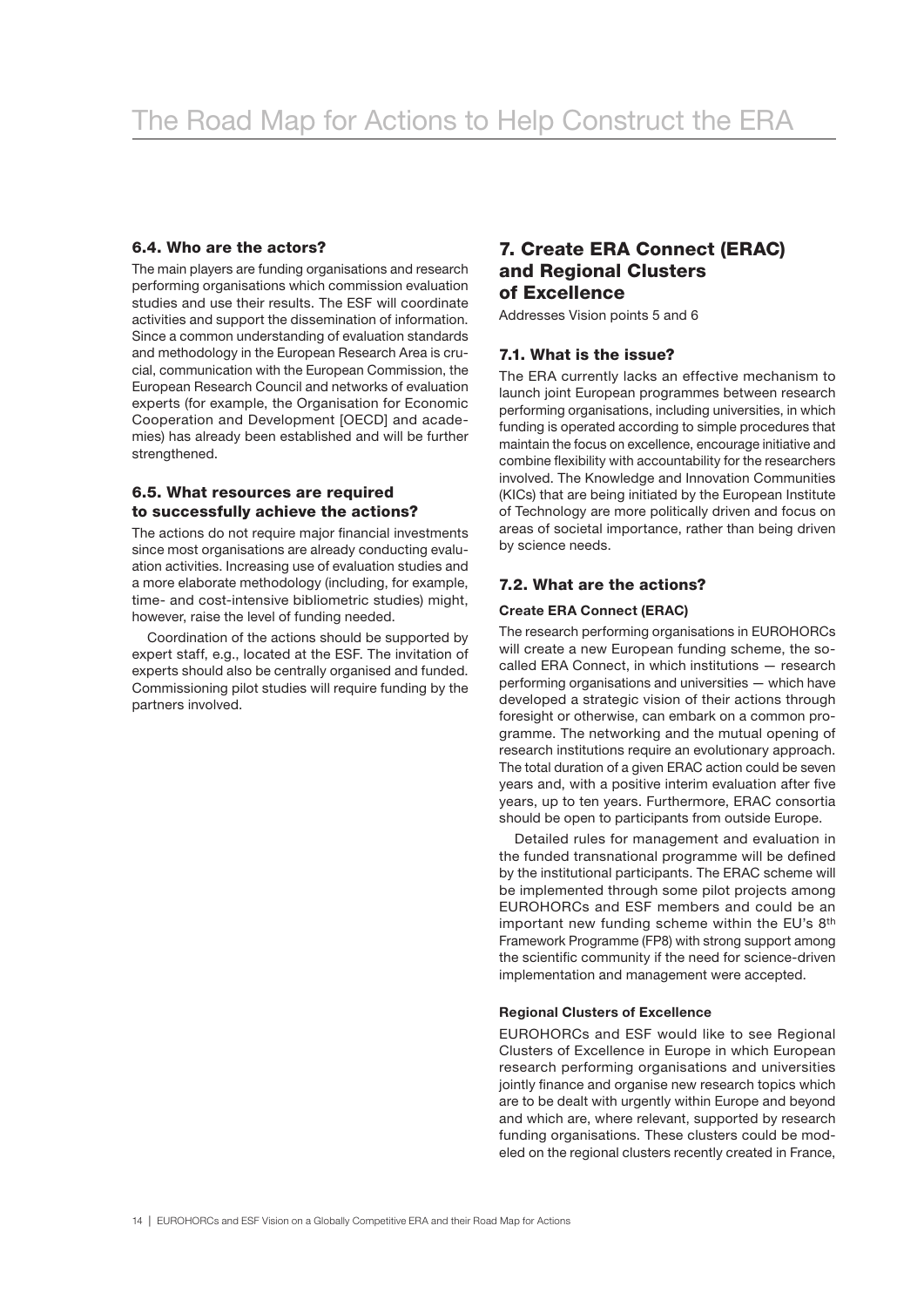Germany or Spain<sup>1</sup>, regionally anchored but not confined by national borders. These clusters could serve as nuclei for gathering critical mass in a specialised field, creating European centres of excellence, while at the same time preserving the identity of universities and research organisations and bringing them into contact with industry. The goal is to install first-class research centres in Europe which are "real institutions" and implemented over a long-term period but not permanently.

### ever, with the overall objective being to reach a sufficient European dimension. Possible funding might be provided by different sources: the respective regions, including national research funding organisations, institutional participants such as research performing organisations, universities, industry and the EC (structural funds of the European Union or the Framework Programme for Research).

### 7.3. What is the envisaged effect of the actions?

The actions are intended to foster joint European initiatives for long-term oriented frontier research with autonomous governing structures as part of the European innovation chain. The new scheme will create a new form of European cooperation on an institutional level in which the elements of project and programme funding are merged.

### 7.4. Who are the actors?

Research performing Member Organisations of EUROHORCs and ESF could run a number of pilot projects before the European Commission is possibly asked to play a crucial role as catalyst for establishing these funding schemes in FP8. The realisation of ERA Connect and Regional Clusters of Excellence will have to be defined and approved by scientists before they are implemented.

### 7.5. What resources are required to successfully achieve the actions?

The ERAC scheme will have a long-term perspective and will be flexible in order to allow for the different ways in which research organisations are organised in different countries in Europe. These actions will typically bring together participants from five or six different research organisations with a clear financial commitment. The total budget might be topped up by additional funding of up to 40% by national or European funding organisations. Another promising way for the realisation of ERAC might be the cooperation with the European Commission for the restructuring of the funding instrument "Networks of Excellence (NoE)". The evaluation reports on the funding instrument NoE and FP6 show a practical path for how ERAC might be implemented for FP8 in cooperation with the EC and the Member States.

The financial resources for the Regional Clusters of Excellence should follow the national approach, how-

1. For example the *"Pôles de Compétitivité" in France, the "Excellence Initiative" in Germany and the "Regional Clusters" in Spain.*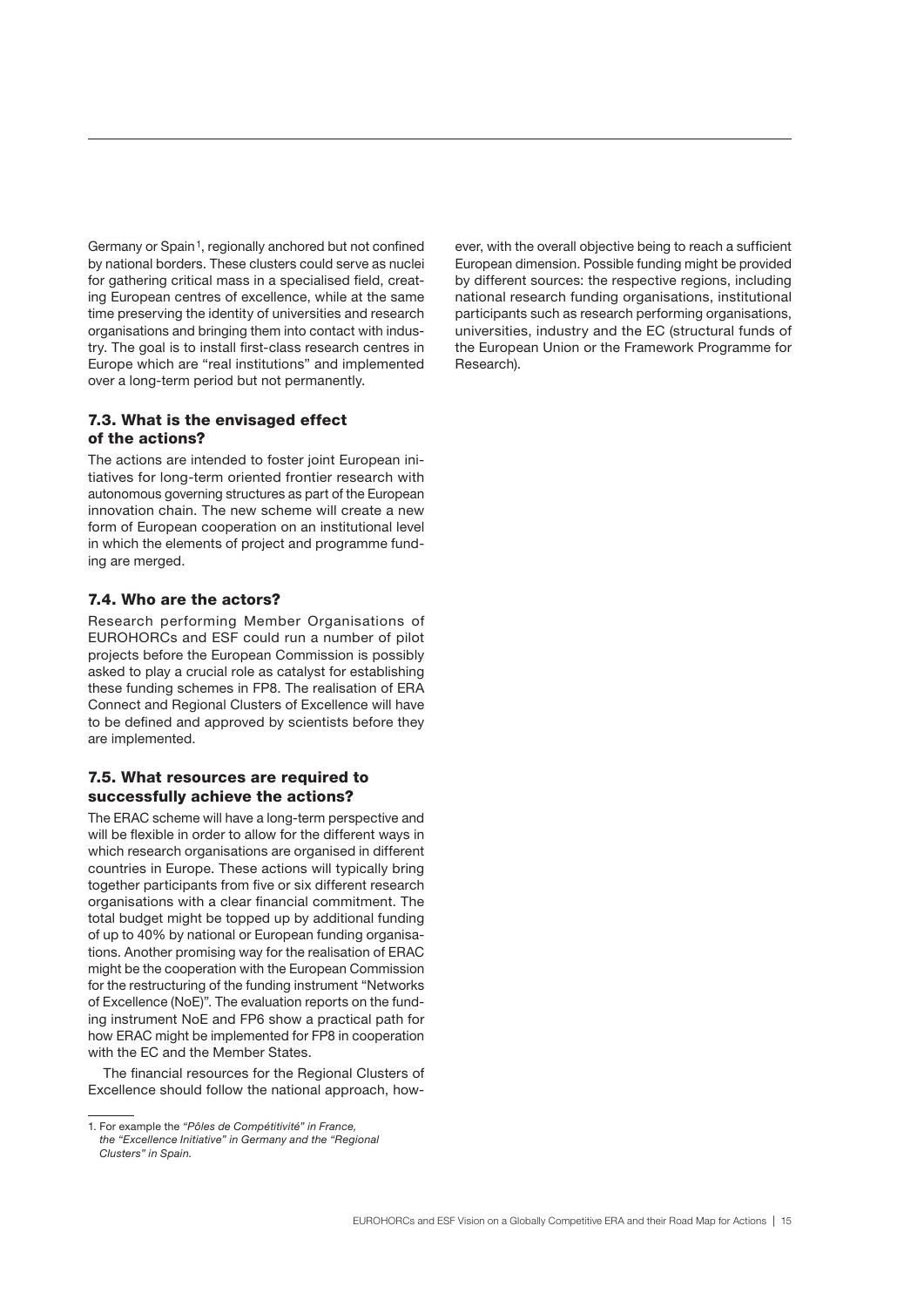### 8. Develop shared funding and exploitation of medium-sized research infrastructure

Addresses Vision point 7

### 8.1. What is the issue?

Research excellence requires excellent research infrastructures (RI) which not only support research but also lead its development into new directions and create an attractive environment for world-class researchers. Operating at a level different from the EU Member States' European Strategy Forum for Research Infrastructure (ESFRI), many EUROHORCs Member Organisations fund and operate research infrastructures of national and European importance. As these are not the focus of ESFRI, there is a need for a network of stakeholders for funding and operation of medium-sized research infrastructures, including mid-sized instrumentation (which can be financed bilaterally or nationally but should be discussed on a European level — costs are normally between ~500 k€ and ~20 M€). Research infrastructures and instrumentation within the remit of ESFRI are excluded, as are research infrastructures and instrumentation of small financial size (~<500 k€) which are of limited, national importance. However, research infrastructures in the Social Sciences and Humanities are an emerging interest, deserving special attention. In these domains the size boundaries traditionally applied to natural and life sciences research infrastructures are not highly relevant.

### 8.2. What are the actions?

An ESF Member Organisation Forum on Medium-Sized Research Infrastructures will be created as a platform for discussing joint investments in the creation of, networking, and access to medium-sized research infrastructures, as well as evaluation and benchmarking. The Forum will develop comprehensive tools for the adequate treatment of research infrastructure related topics (funding procedures, access rules, running costs, personnel, replacement, etc.). The Forum will analyse the impact of the approaches developed by ESF Expert Committees and Boards (e.g., the Nuclear Physics Committee NuPECC, the ESF Marine Board, the European Polar Board). The aim is to gradually evolve the Forum into a network through stakeholder workshops, by initiating research infrastructure specific user-meetings and interaction with scientists and instrument suppliers to identify new developments. The Forum will develop recommendations on requirements for research infrastructures and study the merits and applicability of the European legal framework for research infrastructures proposed by the European Commission.

Maintain the inventory of national research infrastructures with European significance which has been made by EUROHORCs, the EC and ESF. The inventory can be accessed through the RI Portal<sup>2</sup> which will be kept up to date.

The **ERA-Instruments**<sup>3</sup> could be a pilot project and its results analysed. Using the experience, the initiative will be expanded to other areas where medium-sized research infrastructures and instruments are important.

### 8.3. What are the envisaged effects of the actions?

The actions will improve access by scientists to modern research infrastructures and identify new cutting-edge developments at an early stage, reducing the time delay for scientists to have access to the newest techniques and research infrastructures.

Funding efficiency and decision making by stakeholders will be improved by engaging them in European-level discussion of RI funding and use of joint investments where appropriate, and exchanging expertise in operating and optimally exploiting research infrastructures.

### 8.4. Who are the actors?

EUROHORCs and ESF Member Organisations, typically research performing and research funding organisations, as well as the European Commission. A number of initiatives, such as ERA-Instruments and other ERA-Nets, and ESF Expert Committees and Boards, provide research infrastructure focussed platforms for their stakeholders and it will be necessary to carefully coordinate with these groups. The ESF Member Organisation Forum on Medium-Sized Research Infrastructure, through its flexible format (with the possibility of multiple topic-focussed working groups) could serve as a longer-term structure for dialogue.

### 8.5. What resources are required to successfully achieve the actions?

The resources available from ERA-Instruments (until 2011) plus funds from other interested partners (in particular the private sector in relation to the innovative value of building new frontier research infrastructures) could be combined with that of the ESF Member Organisation Forum on Research Infrastructure (up to 100 k€ pa) as

<sup>2.</sup> http://www.riportal.eu/public/index.cfm?fuseaction=ri.search

<sup>3.</sup> *ERA-Instruments* is a project funded by the European Commission focussing on the above-mentioned goals in the area of bioanalytical instrumentation. It consists of 16 partners from 12 countries and runs from April 2008 to March 2011. For more details: www.era-instruments.eu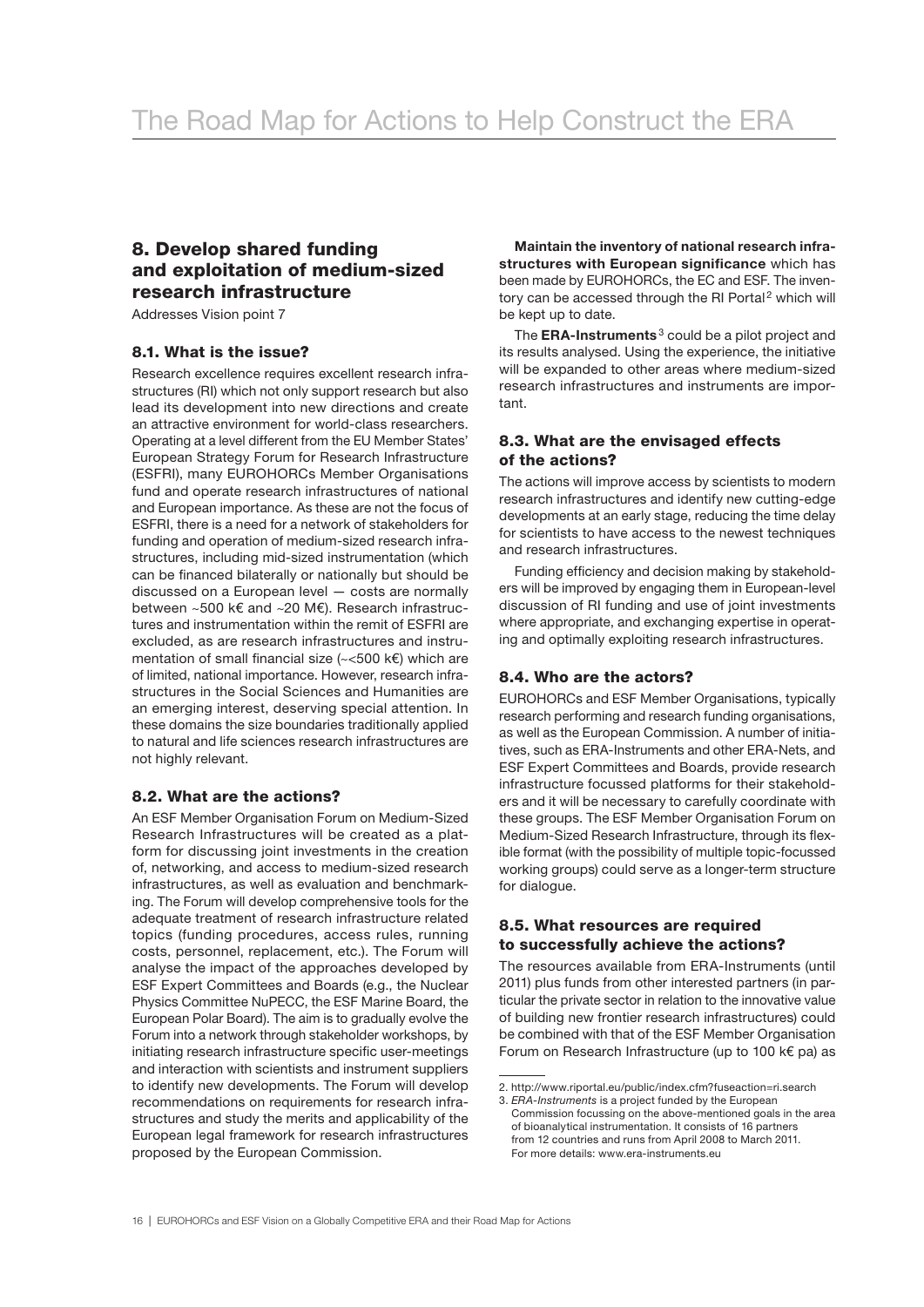a starting point. It is estimated that in the long term, and considering the large scope of the medium-sized research infrastructure issue, an annual budget of 500 k€ for organisation, personnel and workshop costs for the coordination measures will be required.

### 9. Implement a common policy on Open Access to research results and Permanent Access to research data

Addresses Vision point 8

#### 9.1. What is the issue?

Scientific research and development represents a huge investment of the public as well as of the private sector. EUROHORCs and ESF want to go beyond recommending a minimal standard regarding Open Access to its Member Organisations (which was published in April 2008) with a clear formulation and backing by research funding organisations of the moral behind public funding of research and development, as well as the formulation of the rules and ethics involved in the commercial exploitation of research findings/results. The formulation and adoption of such a common policy would have an immediate, beneficial and unifying impact. The results of publicly funded research have to be made available quickly and publicly and copyright for the publication of results and fees to copyright owners should not be obstacles to the dissemination of knowledge generated or supported by public funds. The aim is a system of scientific publications in which free access to all (published) scientific information is guaranteed. This involves a move toward Full Open Access. Ultimately, this means replacing the present reader-paid publication system with an author- or institution-paid one. (The introduction of the appropriate notions of publication versus service charges shall also be considered.) Opportunities and developments in information science and technology allow rapid, efficient and equitable dissemination of findings generated.

The collection of research data is a huge investment. Permanent access to such data, if quality controlled and in interoperable formats, will allow better use to be made of this investment because it allows other researchers to (re)use them. Furthermore it allows re-analysis and could play a role in ensuring research integrity.

### 9.2. What are the actions?

EUROHORCs and ESF will develop a joint policy and statement on Open Access and put it into action. Elements to be included are:

- • Joining the "Berlin Declaration" on Open Access to Knowledge in the sciences and humanities;
- Incorporating mandatory Open Access (OA) requirements into the conditions for all grants, including banning the transfer of the copyright to third parties without retaining the right to disseminate via OA outlets;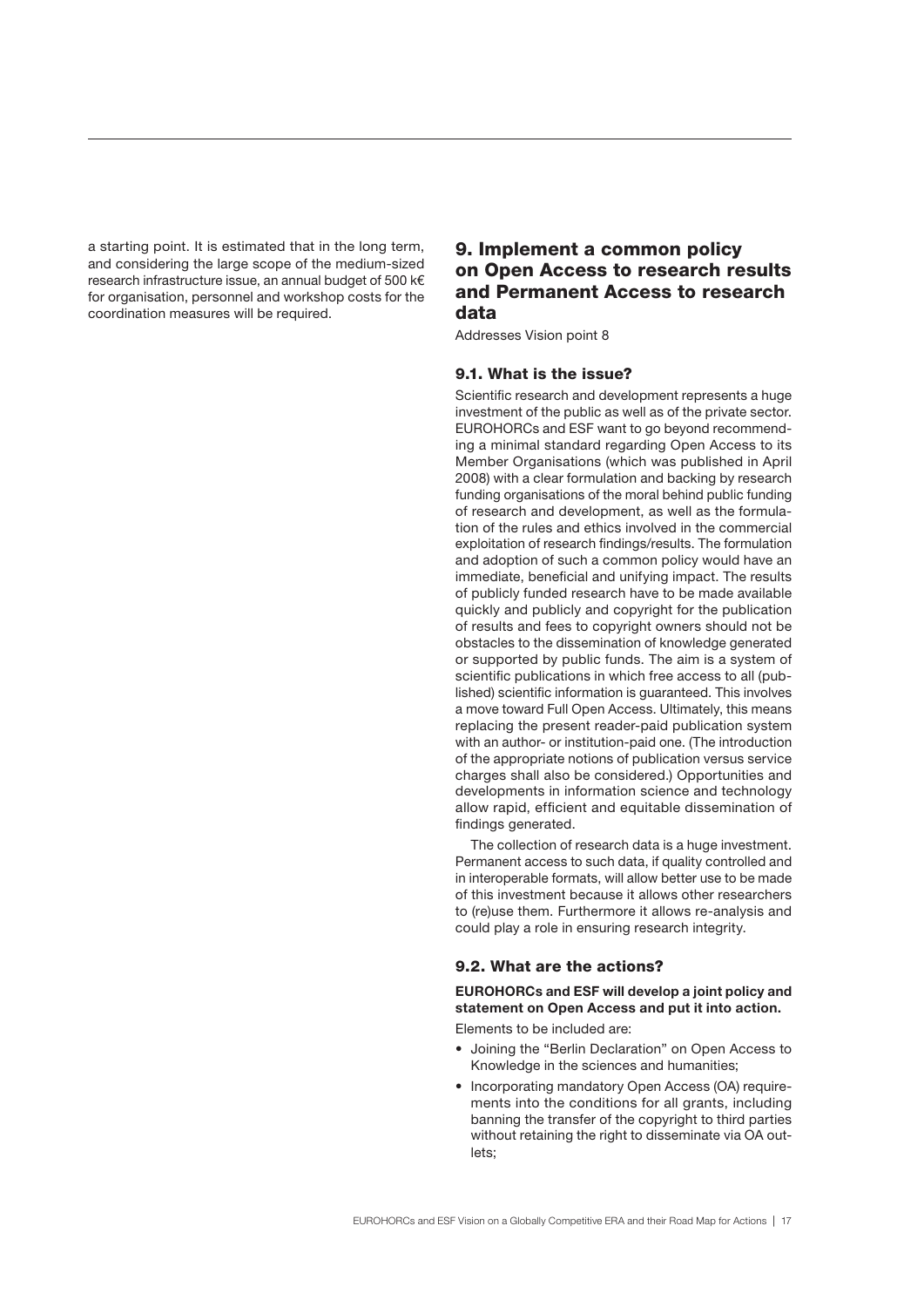- On an intermediate time scale, a policy on grant management should include provisions for obtaining copyright for OA. In the long run, the publication system has to undergo a transition from a reader-paid to an author- or institution-paid system;
- Gradual introduction of verifying whether researchers and institutions comply with funder's recommendations;
- Formulating standards and good practice guidelines.

#### EUROHORCs and ESF will support the necessary infrastructure for Open Access.

- Allow institutions to incorporate in their financial plans the legitimate costs of the infrastructure, i.e., creation and maintenance of repositories;
- Allow the legitimate costs of OA as part of the dissemination costs of research findings;
- Consider establishing a European Repository (an initiative of the Max Planck Society) for institutions and/ or disciplines without a repository.

EUROHORCs and ESF Member Organisations will promote the awareness of the importance of Open Access amongst researchers and administrators.

EUROHORCs and ESF Member Organisations, together with other national or European associations and possibly with other non-EU research funding organisations, will work with publishers to redefine the responsibility and cost distribution of the publishing system.

Permanent preservation and open access, such as promoted by the Alliance for Permanent Access, will be the rule for repositories. EUROHORCs and ESF Member Organisations will address how to best promote and ensure such permanent access to data generated with their funding.

### 9.3. What is the envisaged effect of the actions?

- Faster dissemination of research findings from publicly funded research;
- • Wider and more efficient dissemination (subscription fees selected amongst readers and impeded access to a substantial number of potential readers);
- Improved efficiency of public funds assigned to support scientific research;
- Indirect generation of (better) commercial services in research information retrieval. Commercial actors will adapt to changing publication environment and will develop cost-efficient information tools for retrieving and handling OA research information.

### 9.4. Who are the actors?

All actors in the scientific endeavour (funding organisations, research performing organisations, universities, academies and learned societies, holders of public research grants, libraries and librarians) as well as publishers.

### 9.5. What resources are required to successfully achieve the actions?

Resources involved in publication of scientific findings are a small part of the research expenditure. Some redirection and reorganisation of the research budget will easily pay for OA costs. All contributors to the full economic cost of the research findings have to share the costs of OA dissemination. In this context, funders should be prepared to include the cost of dissemination into their grants. Institutions, universities contribute to the human resources, administration, and overhead costs. For the Permanent Access data repositories a shared funding mechanism will be developed involving all actors. Discussions about this will involve the National Science Foundation (NSF, USA) (see chapter 10).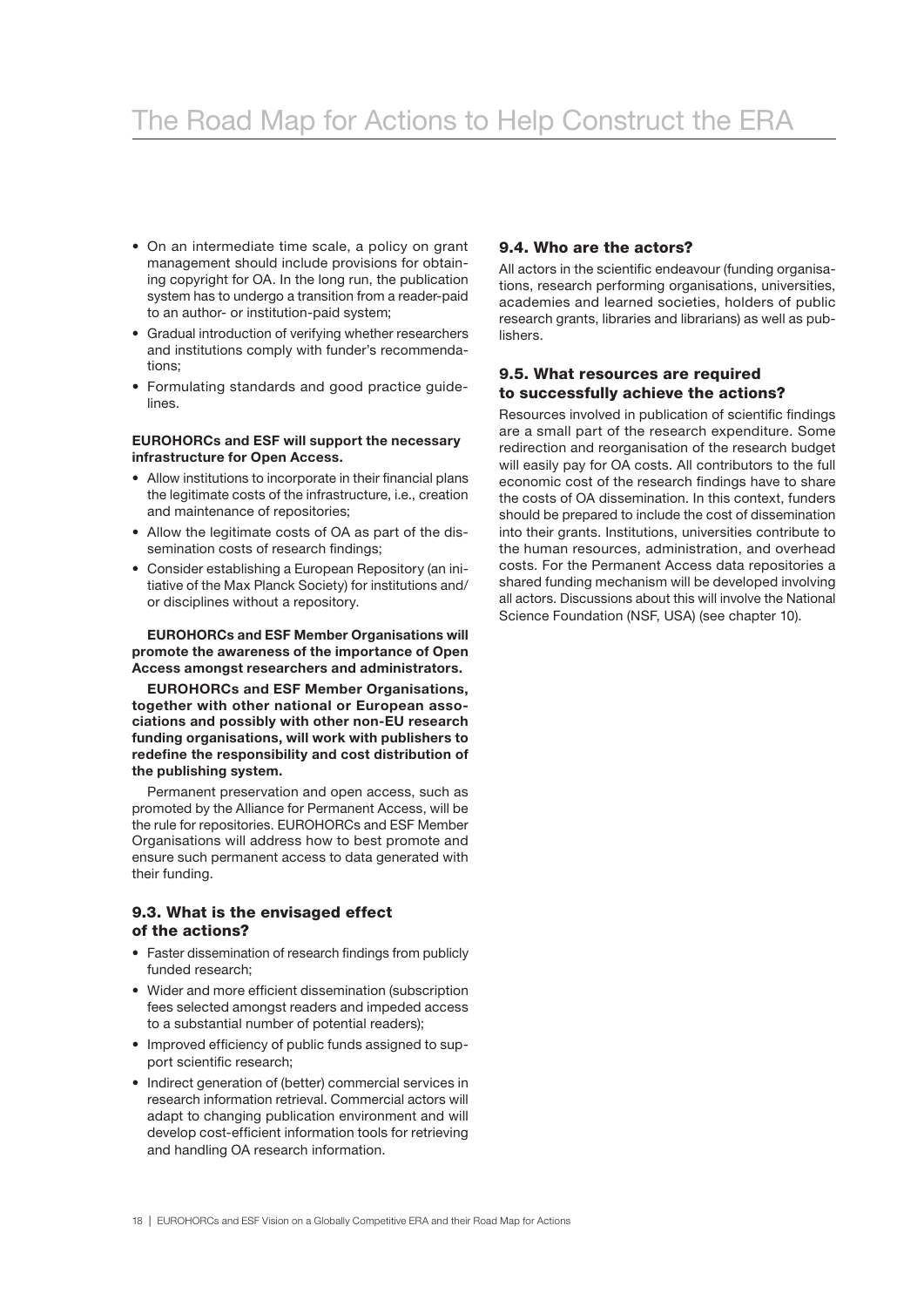### 10. Connect European research to the world

Addresses Vision point 10

### 10.1. What is the issue?

As research is by its nature a global endeavour, it is essential that European strengths are embedded in global cooperative and competitive frames. Different approaches are needed for industrialised regions (such as Australia, Japan and the USA), emerging regions (such as China, India, South Korea, Singapore, South Africa and Brazil) and developing regions (such as Africa). With full respect for the autonomy of national research organisations, there are possibilities for streamlining the collaboration with counterpart organisations in other parts of the world and thus facilitating research cooperation and global benchmarking.

### 10.2. What are the actions?

### Achieve international standards for data assembling and sharing

Scientific progress proceeds via extensive international collaboration and widespread access to common research instruments and facilities. This must go together with data sharing and data and software integration. The action would be to explore with the NSF issues relating to international cooperation in e-science, with special emphasis on data sharing and interoperability. The long-term goal would be to achieve a data sharing agreement with NSF, which, if feasible, at a later stage could include partners in other regions of the world, for example, in Asia.

### Streamline collaboration

Open up joint programmes to research groups from countries outside Europe. This possibility is already offered, for example, by the ESF which includes non-European groups in its EUROCORES programmes. EUROHORCs will look into establishing common guidelines which will allow non-European groups to take part in national or supranational European programmes of different kinds. Experiences in ERA-NETs such as CoREACH (with China) and New INDIGO (with India) will be taken into account. Extension of the EUROHORCsinitiated Money Follows Researcher and the Lead Agency schemes will be considered in this context.

### Simplify contacts between research organisations in Europe and those outside Europe

Simplification of contacts between research organisations in Europe and those outside Europe could be achieved through sharing offices in non-European coun-

tries. EUROHORCs will make an inventory in order to establish the interest in sharing offices and what benefits this sharing could offer. Shared European "Houses of Science" could display the wide range of possibilities offered by Europe and facilitate European research cooperation. A sharing would thus promote the image of Europe as an important centre of high-quality research. EUROHORCs will also make an effort to standardise and coordinate Memoranda of Understandings (MoU) with non-European countries.

### Joint meetings with heads of non-European research organisations

EUROHORCs and ESF will arrange Exploratory Round Table meetings for Heads of European and non-European research organisations every second year. Each meeting will focus on one or two issues of common interest. In order to be successful, these meetings will be well prepared, preferably with concrete proposals. An aim will be to initiate joint actions whenever this is considered to be useful. A first example of such a common topic could be data sharing. A menu of topics could include Intellectual Property Rights (IPR), opening up of programmes, needs for global infrastructure, Open Access and collaboration with developing countries. In order to launch this action, a preparatory meeting is envisaged where it can be established who to invite, agenda, venue, etc. These actions will, when appropriate, be coordinated with those of the OECD Global Science Forum and G-8 HORCs.

Another form of joint meetings would be the organisation of meetings for representatives of non-European organisations wishing to cooperate with several national or European organisations. Considerable efficiency could be gained by combining such meetings in a central location.

### Contributions to building a Global Research Area, GLOREA

EUROHORCs and ESF will initiate discussions with similar international structures and larger national research organisations outside Europe (e.g. NSF) to develop, in a long-term perspective, a Global Research Area, where the European organisations will build on the experience gained in the ERA. Different approaches will be needed for industrialised regions (such as Australia, Japan and the USA), emerging regions (such as China, India, South Korea, Singapore, South Africa and Brazil) and developing regions (such as Africa). A Global Research Area of this kind could have a profound impact on the promotion of knowledge sharing and, if properly designed, could engage developing countries more fully in the global research effort.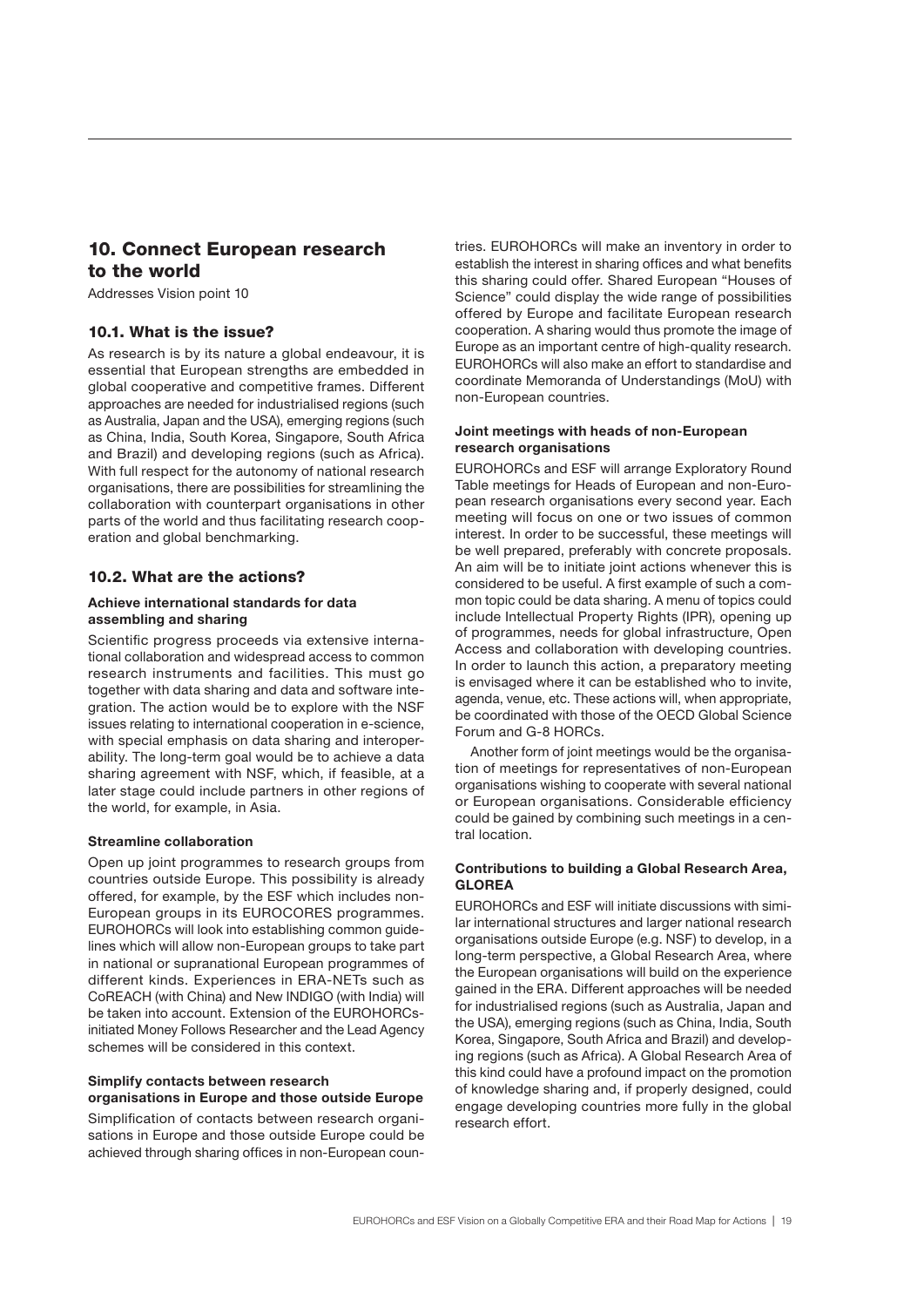### 10.3. What is the envisaged effect of the actions?

The ultimate aim of the actions is to create conditions for research and researchers which allow optimal use to be made of the potential of global cooperation and competition in the interest of the advancement of science. Large parts of the vision on the ERA can – and ultimately should – be translated to the global level. A special challenge is the relationship with developing countries for those organisations which have no specific mandate in this area.

The envisaged effect of achieving international standards for data assembling and sharing is greater interoperability.

The envisaged effect of the action to open up joint programmes to research groups in countries outside Europe will be that national research organisations and ESF follow common guidelines which are recognisable for non-European organisations when setting up new programmes.

Sharing offices in non-European countries would increase the joint European visibility and the efficiency of the money spent. The envisaged effect of joint meetings with heads of non-European research organisations would be to have a regular dialogue (aimed at joint actions) with counterparts outside Europe.

### 10.4. Who are the actors?

The actors are EUROHORCs and ESF members, the European Commission and research organisations outside Europe.

### 10.5. What resources are required to successfully achieve the actions?

The resources needed are initially relatively modest, involving financing of and participating in a variety of meetings.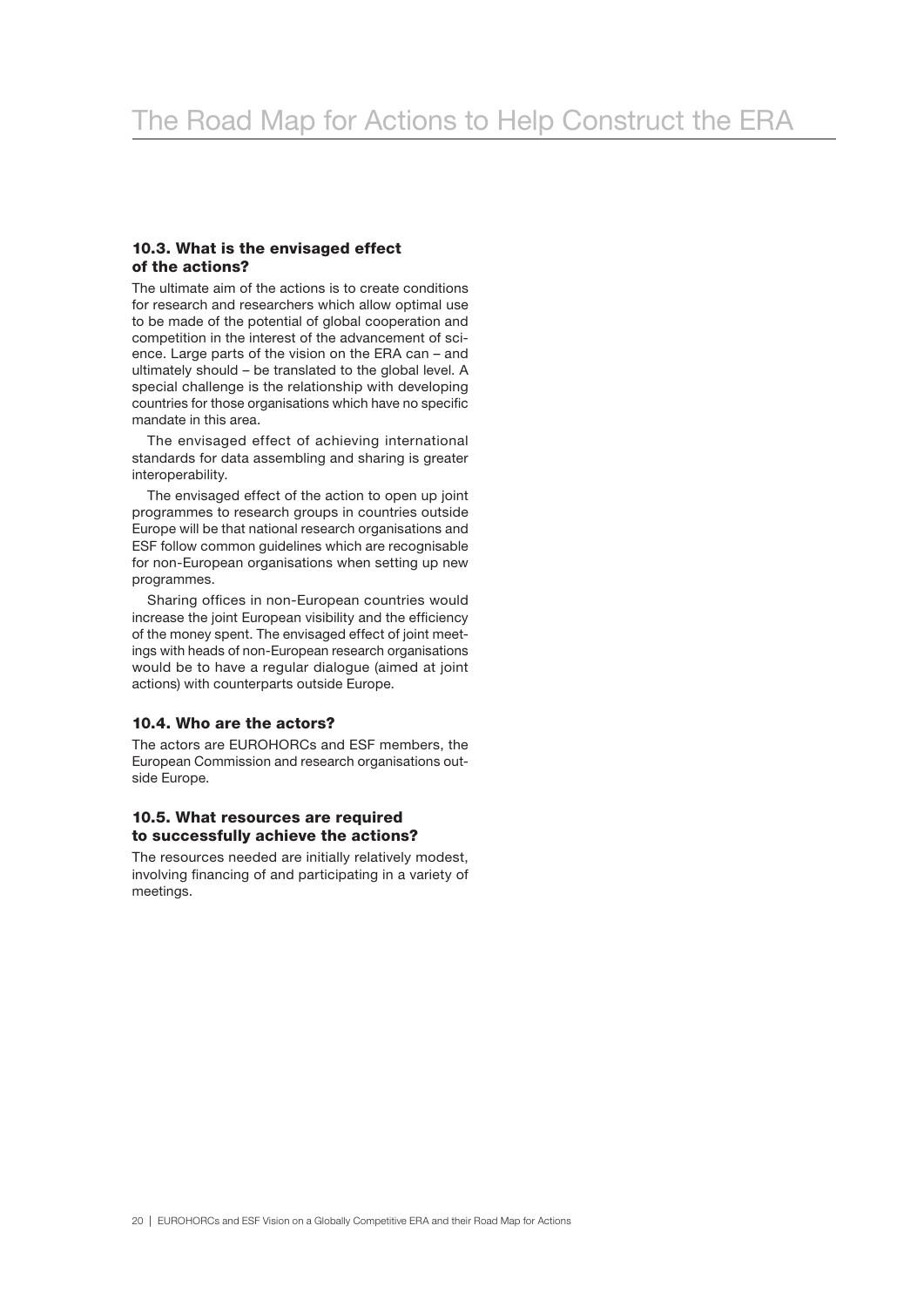# Annex 1 — EUROHORCs-ESF Task Force Members

- • Professor Matthias Kleiner Chair, EUROHORCs-ESF Task Force President, Deutsche Forschungsgemeinschaft (DFG) Bonn – Germany
- • Professor Dieter Imboden President, European Heads of Research Councils (EUROHORCs) President, Swiss National Science Foundation (SNSF) Bern — Switzerland
- • Professor Pär Omling Director General, Vetenskapsrådet (VR) – Swedish Research Council Stockholm – Sweden
- • Professor Ian Halliday President, European Science Foundation (ESF) Strasbourg – France
- • Professor Peter Gruss President, Max-Planck-Gesellschaft (MPG) Munich – Germany
- • Professor Gabor Makara President, Hungarian Scientific Research Fund (OTKA) Budapest – Hungary
- • Professor Marja Makarow Chief Executive, European Science Foundation (ESF) Strasbourg – France
- • Dr. Arnold Migus Director General, Centre National de la Recherche Scientifique (CNRS) Paris – France
- • Dr. Ebba Nexo Vice-Chair, The Danish Councils for Independent Research Copenhagen — Denmark
- • Dr. John Marks

Secretary EUROHORCs-ESF Task Force, Former Director of Science and Strategy and Deputy Chief Executive – European Science Foundation (ESF) Strasbourg – France